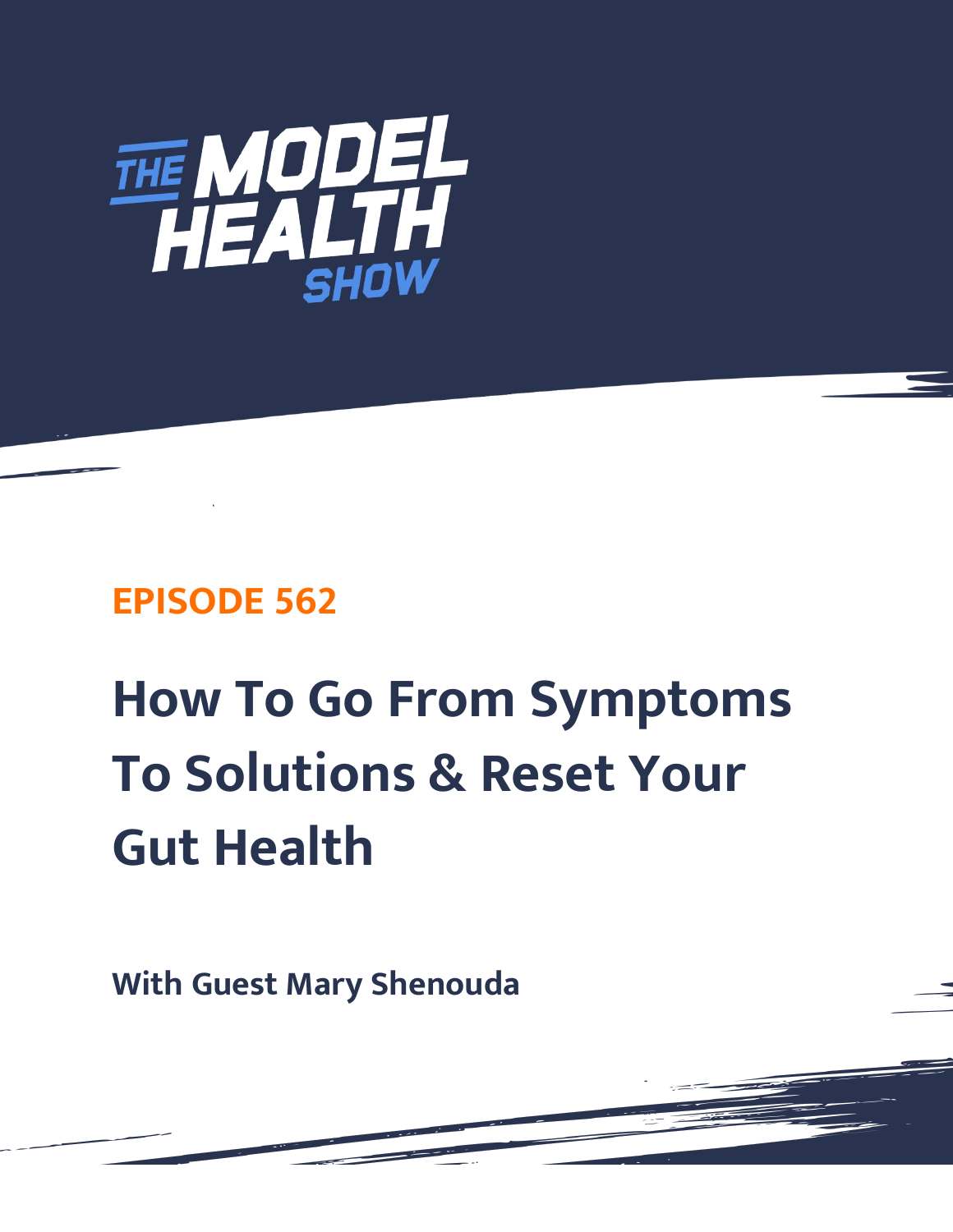# **You are now listening to The Model Health Show with Shawn Stevenson. For more, visit themodelhealthshow.com.**

**SHAWN STEVENSON:** Welcome to The Model Health Show. This is fitness and nutrition expert, Shawn Stevenson, and I'm so grateful for you tuning in with me today. Have you ever thought about what it takes to build the best body possible? And I'm not talking about the superficial things that we do, I'm talking about the real building blocks of your body itself, what is actually making your cells, your tissues, your organs, your organ systems, and the person that you're seeing in the mirror. Now you already know the answer to this, it's embedded in the very matrix of the human mind. Your body and your amazing brain are made from the food that you eat. Every single bite of food that you bring in, your body is deciding what it's going to do with those nutrients to turn it into human tissue or not. To turn it into human tissue or to possibly use it as energy. There's this judicious program taking place when we eat food, right? And we get to decide what we're making our tissues out of. Now, this is one of the most remarkable powers that we have in our life experience, each and every one of us has the ability to choose what we're making our bodies out of.

We're making our brain cells out of, our heart cells, because again, it's made from the food that we eat. The amazing thing about the human body is that it will do what it's got to do. Alright, if it needs to use substandard materials to patch something up, if it has to MacGyver the situation, just to keep you functioning, keeping you rolling along, it'll do it. That's the amazing thing about the human body, we're very resilient. But I know that there's an intelligence within you that will preferentially choose the higher quality sustainable materials when you provide it as an option. So, this is really leaning into what we're going to be talking about today and how to heal our amazing bodies and where that healing process starts from. Because this interaction of taking something from outside of ourselves in the external environment and putting it into our bodies to then become human tissues, that miraculous process, that whole intersection point starts in your gastrointestinal tract, right?

There's a tube from your mouth to your anus, alright? That tube, it's essentially, there's like a hose, if you want to picture it like a hose going from your mouth to your anus, alright, to your anus. We're talking about not the planet, but you know what I'm talking about. But think about that as a tube, and that tube isn't necessarily you, when you can put things into that tube, but not everything is going to become a part of your human tissue, not everything is going to get pulled into your circulatory system, into your blood stream, alright. There's a process of differentiation that takes place, there's a process of determining what is allowable to enter your tissue matrix that takes place within that tube, within that hose. Now, here's the thing, when there is damage to that hose, when there is punctures, it's kind of like, if you have a garden hose yourself and you've got little holes that are poked into it, what's going to happen?

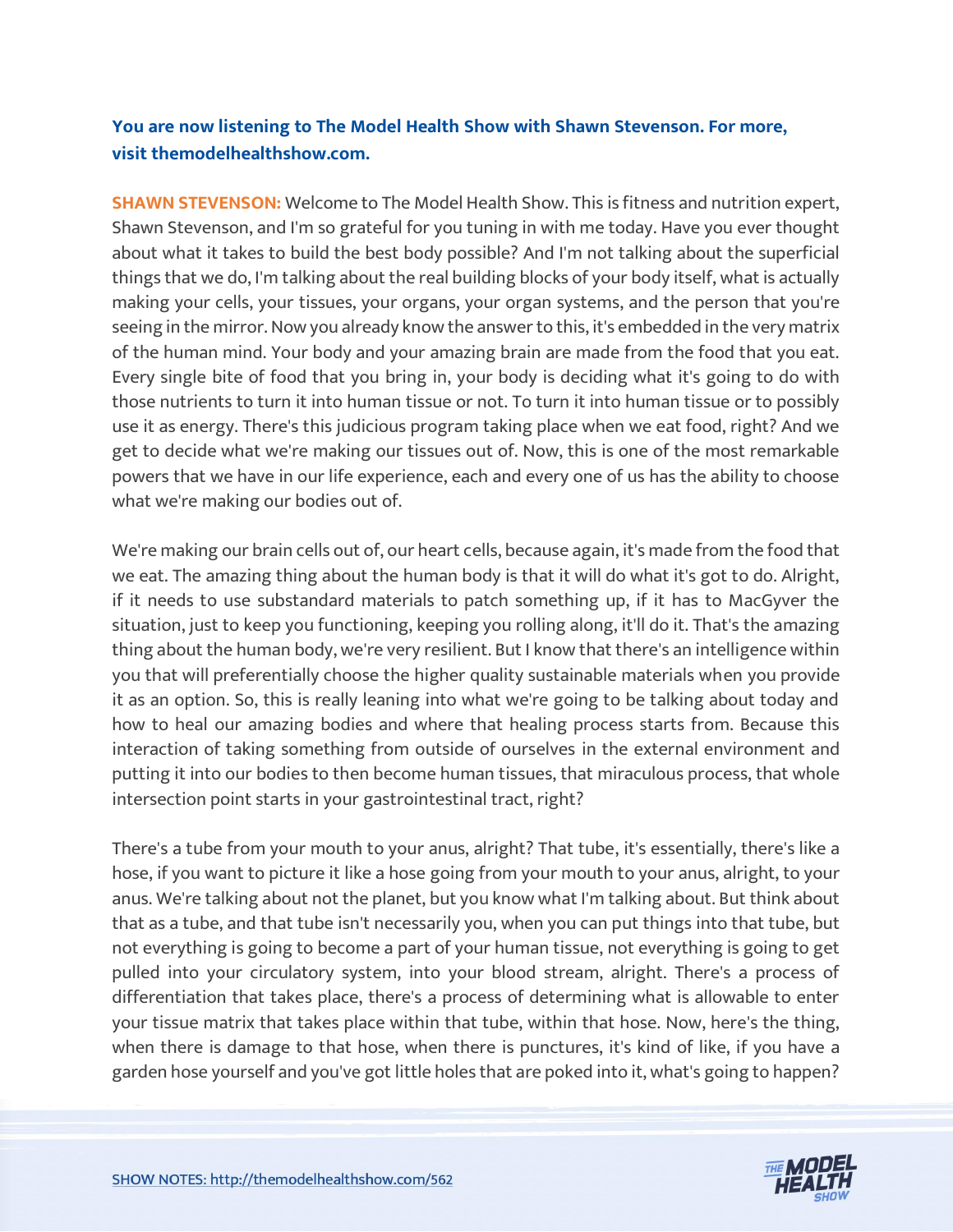Stuff's going to start getting where it's not supposed to get. It's going to start spraying out, right?

It's going to be popping up little holes and sprinkling out here or there, and getting things wet in the environment if we're talking about this analogy, that maybe you're not trying to get wet, maybe you're trying to water your lawn and now you're getting the sidewalk all wet, because that hose is punctured. So, this is what's happening within our gastrointestinal tract, when we have this phenomenon, it's called "leaky gut," but where there are punctures or perforations in that hose, that things are getting into places that they're not supposed to be, right? And so, this can set off an immune response, an immune response that can be very detrimental to our health. So, this is really the hallmark or the foundation of many autoimmune conditions that are taking place because of the damage that's being done to our gut. Now, the symptoms can be widespread, the symptoms, we tend to think, okay, if there's an issue with my gut and the integrity of my gut, then I'm going to have gut pain.

Now that might not be the case, even though we have about 70 million Americans annually have gut related gastrointestinal diseases, 70 million Americans annually. It's a huge chunk of our population, but it's not always going to be a physical manifestation in the gut itself or things related to symptoms like IBS, for example, or Crohns, or the like. This can be... Again, this creates systemic issues, somebody can have an issue with the integrity of their gut and they're out picturing their symptoms can be skin issues, their symptoms can be arthritic issues, their symptoms can be migraines. So, things that seem to be taking place miles away in the body are a result of what's happening in the gut, alright? So, now again, even as I say this, miles away, that's simply not the case. We tend to think about that when we're thinking about how the human body is connected, like, why would my head hurt if I have something happening with my gut? It doesn't make sense. The issue is in my head.

And not understanding that it's not miles away, as a matter of fact, it is one. Your head is literally connected to your gut, and there are an immense amount of nerves and nerve fibers that are connecting these two entities. The vagus nerve has become popular right now, Vagus is popping. So, it's a primary nerve connecting the human gut and the human brain, and it's constantly feeding data back and forth about the state of affairs in both the gut and the brain, but primarily most of the data is getting fed from your gut instructing your brain. For example, what the needs might be, whatever nutrient deficiencies or caloric needs are going on, and what the body has kind of stowed away. And your gut can send data to your brain and informing what your status is and your brain can literally send data back telling your gut, Hey, go ahead and increase your assimilation of calories or turn it down.

This is what is not talked about in most programs when people are wanting to lose weight or [to improve their health. We have this calorie paradigm; we don](https://themodelhealthshow.com/mary-shenouda/)'[t understand that there are](https://themodelhealthshow.com/mary-shenouda/) 

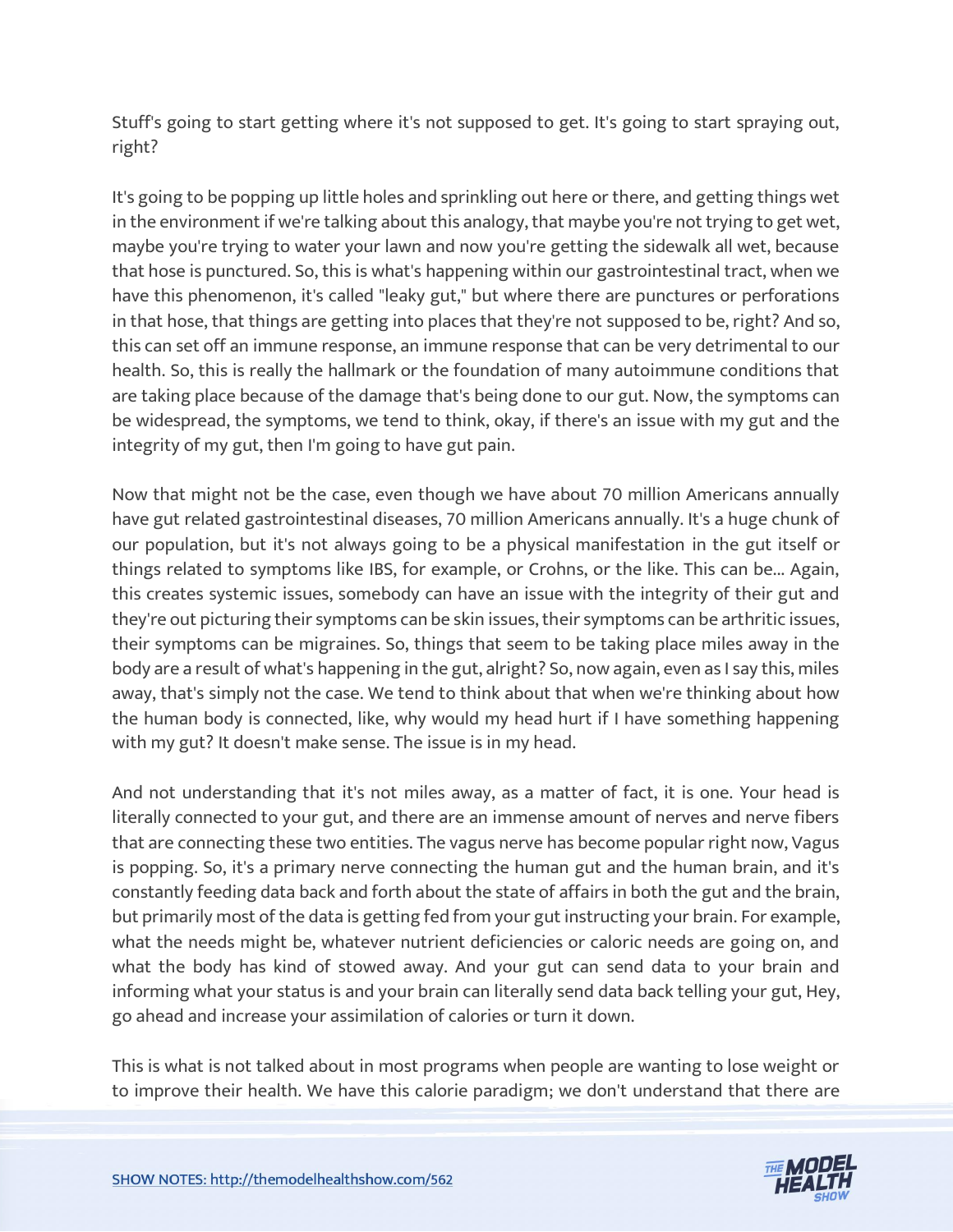epicaloric controllers that are determining what your body is actually doing with the calories that you consume. Whether or not it's even assimilating most of the calories that you're consuming or if it's a minority amount, this is all talking about this interconnection, and today we've got a very special guest to talk about how this connection impacted her life, or lack thereof, the connection being a little bit stifled and from that in her process of discovery and healing and how that became a movement where she's impacted the lives of some of the people that you watch on the big screen on movies, and folks that you might see on the biggest stages whether it's the basketball court or the baseball diamond, she's behind the scenes fueling these folks bodies with the best building material and taking their performance to another level. And so really, really excited about this episode. Now, one of the things that we share in common, one of our mutual loves, my special guest and I, and it's something that's a part of her programs, is the storied benefit of very specific medicinal mushrooms.

And one of those being Cordyceps, Cordyceps. Now, Cordyceps, this was featured in a randomized placebo-controlled trial that was published in the Journal Medicine and Science in Sports and Exercise, and it tested 30 healthy athletes for six weeks to record the effects of Cordyceps on their performance. The group that added Cordyceps to their daily regimen had twice the oxygen intake of the control group, and this oxygen by the way, of course, is essential in supplying nutrients to the muscles, preventing fatigue and also preventing the build-up of lactic acid, meaning you can go further, you can go another further, you can keep it moving, you have more capacity. Another study that was done by the same group also showed a 9% increase in aerobic activity from utilizing Cordyceps, this can be a night and day difference, this can be the ability to go an extra two minutes in the UFC match. So, when you hear 9%, that is a significant increase in aerobic capacity. So, what's going on here? How is this possible? Well, we know that Cordyceps has an affinity towards the cardiovascular system and also specifically lung tissue, there's even some great data coming forward about being able to help with reducing the symptoms of conditions like asthma and allergies and things of the like, but this is news to us today, because of our peer review data, but our cultures throughout history for literally thousands of years have been utilizing Cordyceps...

Chaga is another one that's wonderful. Chaga is the highest source of antioxidants of anything that humans regularly consume throughout our evolution. If you think about high antioxidant foods like acai that are very popular, or goji berries or even chocolate, Chaga has more. Chaga is the most antioxidant dense nutrition source that we have access to, it's really, really remarkable, and there are also several studies looking at the connection between Chaga and its anti-cancer capacities as well. So, there's something really remarkable with Chaga, with Cordyceps. Reishi is another one, but the key here is making sure that the medicinal mushrooms that we're utilizing that they're dual extracted, meaning it's a hot water extract and an alcohol extract to get all the compounds, to get these benefits that we're talking about [here. One extraction method is not enough, and you probably don](https://themodelhealthshow.com/mary-shenouda/)'[t want the duty for most](https://themodelhealthshow.com/mary-shenouda/)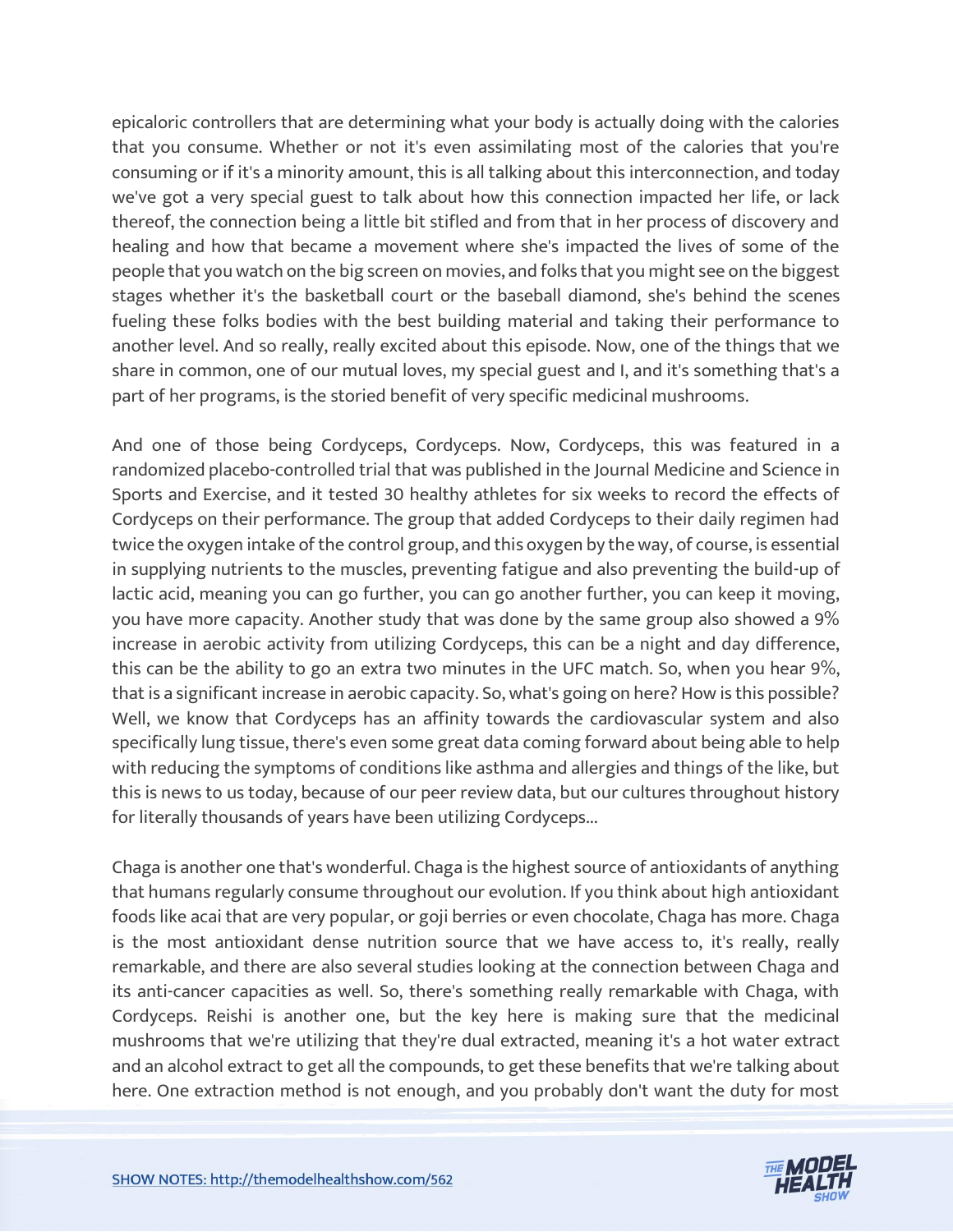folks of doing both extraction methods yourself or buying two different products to try to get one benefit. This is why I love Four Sigmatic so much because they do both and they make it easy, simple, easy on-the-go packs, organic medicinal mushrooms, elixirs, and they also combine them, if you're a fan of coffee, you can get organic coffee that is blended, that is combined with wonderful medicinal mushrooms as well.

And also they've got a great Reishi hot Cocoa that I make for my son, it's one of my son's favorite things, my youngest son, it's a highlight of many of his days, he kind of starts his day like I do, I'll have the Lion's Mane coffee is my favorite, Lion's Mane and Chaga, and I'll make my son the Reishi hot Cocoa many days to start our day. So really, really big fan of Four Sigmatic, it's a daily part of my regimen, highly recommend them. Head over there, check 'em out it's foursigmatic.com/model, that's F-O-U-R-S-I-G-M-A-T-I-C.com/model. You get a special 10% off discount of all their wonderful medicinal mushroom elixirs, medicinal mushroom coffees and hot cocoas and so much more. Pop over there, and check 'em out, foursigmatic.com/model, let's get to the Apple Podcast review of the week.

**ITUNES REVIEW:** Another five-star review titled, "Wake up people" by mypuppy101. "Shawn, every week I wait for your podcast to drop, so excited to see what your topic will be. Never disappoints me. I've just finished your episode with Dr. Johnny Bowden, and I just want to scream out to people to listen to this and wake up. The information in this show is so empowering. Keep up the great work."

**SHAWN STEVENSON:** I love that so much. Thank you, thank you, thank you for sharing your voice over on Apple Podcast, means the world to me, and if you have yet to do so, please pop over to Apple Podcast and leave your review for The Model Health Show. And on that note, let's get to our special guest and topic of the day. Our guest today is Mary Shenouda, and she's a highly sought-after performance chef and specialist. Emphasis on the chef part because man, can she cook. Her clients include both professional athletes and Hollywood entertainers. Mary is also the creator and founder of Phat Fudge, P-H-A-T, Phat Fudge, pretty hot and tempting, a high-performance food line of her own formulation.

And Phat Fudge is really, again, in Los Angeles, you could find it at, an array of health food stores, even the most prestigious Erewhon Market for example, carries this amazing Phat Fudge. And after almost two decades of suffering from debilitating illnesses that really appeared to be a mystery to her physicians, and that prescription drugs continued to fail to resolve, she took matters into her own hands and devoted years of personal research into foods that she was putting into her body, and eventually she decided to change the way that she was eating and had incredible... And you're going to hear about this story, resolution to her issues that she's been dealing with literally four years, within months, and this new lease [on life would lead her to leave her career in the tech world and start a performance-focused](https://themodelhealthshow.com/mary-shenouda/)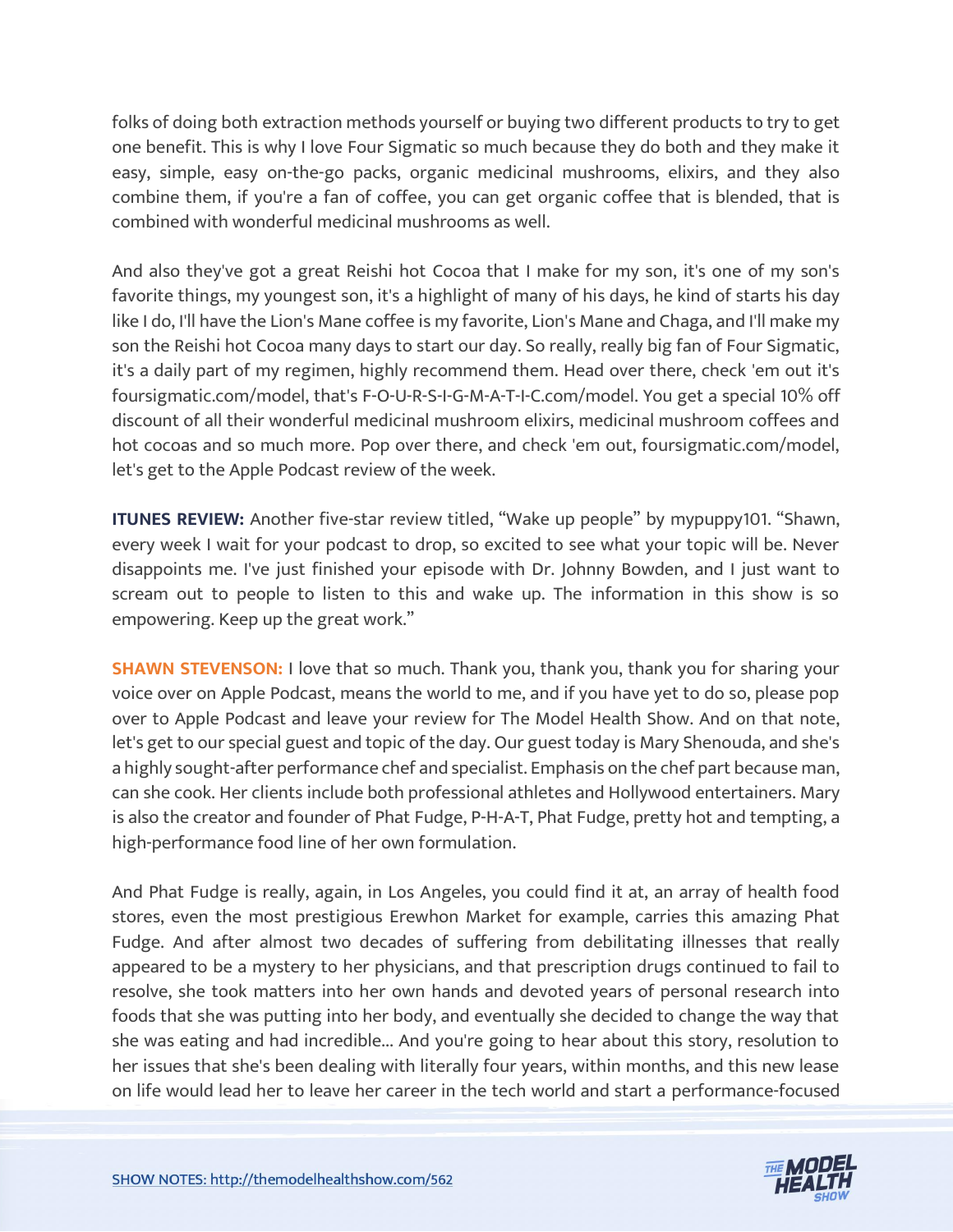private chef consulting practice. Now, again, Mary has had an impact on so many different professional athletes and entertainers that you see again on the big and on their respective field of play, but so many everyday folks have been impacted by or were impacted by Phat Fudge and impacted by her mantra that has been impressed upon culture, which is to Eat, Play and Crush. So really, really pumped about this conversation, let's jump into this interview with the amazing Mary Shenouda. Welcome to the show, Mary. This is very special to have you here.

**MARY SHENOUDA:** Incredibly special.

**SHAWN STEVENSON:** There's Something About Mary.

**MARY SHENOUDA:** There's a lot of things about Mary. I'm sorry.

**SHAWN STEVENSON:** Of course. We're going to get into it all. The first thing I want to ask you about, of course, your client base is some of the most, absolutely exceptional athletes on the planet, and people we see on the big screen, some of the stuff you get to share with me personally, but we have this concept in our culture, there's this glorified diet that if everybody can just get this particular diet, everybody's going to be set. So, with you working with all these incredible people over the years, and also just everyday folks, is there a one-size-fits-all diet for everybody?

**MARY SHENOUDA:** You wish right? It would just be so simple, but it is really diverse, so with my clients, every single one of them is different and it's all based on their body chemistry, we're doing tons of comprehensive testing and finding what works for them, and it gets really detailed, 'cause some of these people are elite level athletes, but my philosophy, even though I'm known as Paleo chef, is Pale-you. What works for me...

**SHAWN STEVENSON: Pale-you, I love that.** 

**MARY SHENOUDA:** May not work for you, and what worked today may not work in six months, and so even if you find a diet that is working great for you now, you're going to evolve, you might change environments, and that's going to cause you to evolve and it is a moving target, which the more time you spend understanding your body and your body's chemistry and the way your body is going to react to foods, the easier it is going to be for you to understand when you need to pivot. But the idea that one-size fits all is false, and I do say if you have somebody who is preaching this one diet, this one modality, run.

**SHAWN STEVENSON:** Run. This is one of the things that I saw, and I connected with you on early on, was you seeing that because most folks believe that their thing is the thing, and I think we all can be [guilty of that at some point, especially if something has helped us so much,](https://themodelhealthshow.com/mary-shenouda/) 

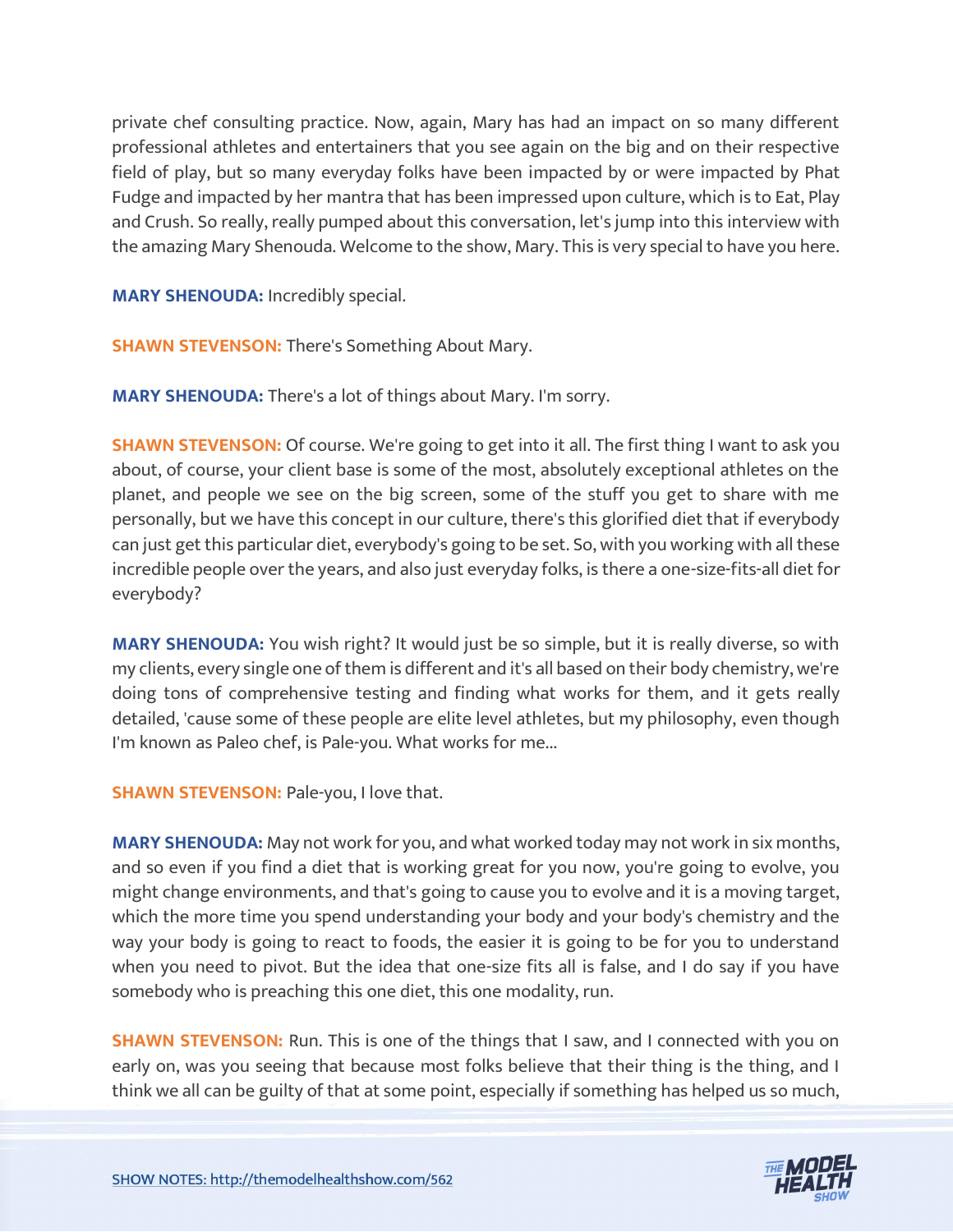we want to tell the whole world about that thing, but getting to a place where you understand... And there's this term that I'm grateful is starting to integrate our culture, which is metabolic individuality, and so you using that in your practice, paying attention to the person, and not just my thing is going to be your thing, but you do, of course, have some really important principles and I think your principles evolved because of what you went through yourself, and if you could, let's talk a little bit about that because you struggled for years with some particular health issues that... And I want to talk about two parts of it, let's talk about the story and how it was kind of written off for so long as being something that was psychosomatic.

**MARY SHENOUDA:** I started getting really bad migraines in second grade, and just continued that through grade school, junior high, high school, and into my 20s, migraines that would turn into hives, hormone issues. You start going to the doctor at a young age, and they prescribe you things that don't make sense, and... At one point I came home from the doctor, and I looked up the medication they gave me, it was antipsychotics, and I was like, "What is this for? I don't understand how this helps my migraine," they're like, "Oh, I just thought maybe it was depression or psychosomatic," and you're feeling really betrayed and you go through pain for that long... And I have photos on my Instagram of the types of hives and the swollenness of my stomach, but you're in pain so much, and I'm a really active kid, that you come to terms with it where you're like, this is just going to be my normal. And you're going to... I actually had a moment where I spoke to God, I'm like, "Look, if this is going to be my normal... If I'm going to be in pain every day, please just make sure someone somewhere else is suffering less." I had to make sense of it in that way, and I'd be in the ER at least once a month, because I would be vomiting to the point where I would black out and then somebody would find me and then I'd be rushed to the hospital. When you're young, and they find you like that, they assume you overdosed on drugs, so they're yelling at you, calling you a liar.

"You have to tell us what you took" and you're like, "I swear it's just a horrible migraine," and it's frustrating 'cause you feel betrayed by doctors, you feel betrayed by western medicine, and then you don't get to have a good quality of life. And a couple of the stories I share is, I dropped out of high school as a junior, went straight into corporate technology, and so I'm the youngest by 10-15 years, which means I can't perform at their level, I have to perform above their level, to justify my role, 'cause they're looking for that one, that one mistake you're going to make, and I have migraines, so I'm sitting at my desk with sunglasses 'cause I don't want to go home because I don't want them to think that I can't cut it. And then when you're a girl, they're like, "Oh, did a boy break up with you?" And you're like, if you only knew my head hurts so much right now.

Like when I played basketball, the migraines would affect my eyesight. I had a coach that was [really understanding of that and she knew I loved to play, so she would time when she would](https://themodelhealthshow.com/mary-shenouda/) 

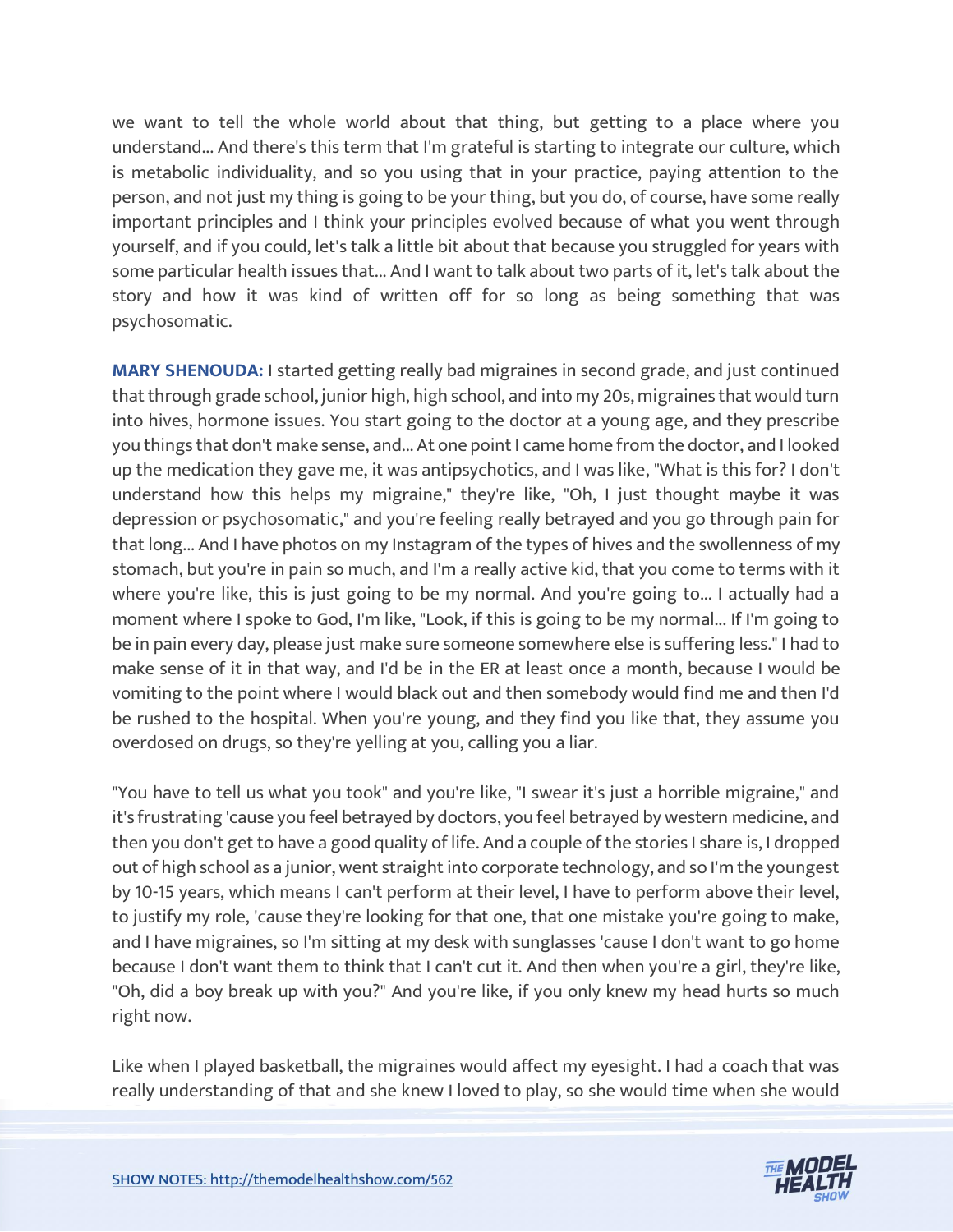put me in the game, I would have a head wrap on and that would give me pressure so I could see, and I would tap her, would take the headband off, would go in, do a couple of plays, look at her, she'd send me out 'cause she knew that I was about to lose sight again...

So, we were making all these like these modifications to still live a life, and it wasn't until my last ER visit at 24 or 25, where they give you morphine and some other medications via IV and they don't actually help the migraine, they just knock you out. But there's side effects to that and it creates this massive anxiety in my body and I'm starting to have a panic attack, I'm like, "You know what, I want to understand what is causing my migraine," and now I'm starting to be as type A in that moment as I am everywhere else in my life, and I was very... It was very dramatic. I ripped the IV out of my arm, I'm like, "Screw this, I'm out of here, I'm going to figure this out on my own." And then I started to do a deeper dive into understanding the mechanism of a migraine? Alright, what's happening to my vessels? Okay. What happens on a cellular level? Okay, the mitochondria, then I remember a report I did on the mitochondria in high school. Well, my partner and I re-wrote the song, the lyrics to the Beastie Boys song about mitochondria. Got to fight for your right to ATP, man.

**SHAWN STEVENSON:** Oh my God! Oh.

**MARY SHENOUDA:** And so, it's like, "Whoa," I had the answers. And then in junior high, I had done a paper on how I believed ADHD and autism was autoimmune-related, and I did a prototype of a bar that had nutrient... And it's like, "Mary, you've been sitting on this for a while." And I found the TED Talk by Dr. Terry Wahls, and that was my gateway into, "Okay, I'm just going to change the way that I eat." And then I did labs that were out of pocket 'cause they weren't covered by my insurance to test for autoimmune, and while my blood tests that the doctors had given me were saying I wasn't celiac, the cheek swab and the stool test definitely said, "You carry both genes." So, I was pumped, I was like, "Okay, I just don't eat these foods," and three months later, every pain in my body, including the headaches were gone. I woke up without a headache and I thought I was dead. I was like, "Wait. This feels like a trick." And it was confusing. I actually shook my head around waiting for the familiar pain to come back and it didn't, and that I rode with that for six or seven months, and then that was sort of the beginning of leaving tech and then doing what I'm doing, investigating with athletes and entertainers and finding what's going to make them optimal.

**SHAWN STEVENSON:** Wow, this is so remarkable. I haven't heard anybody else articulate some of these things that I've seen first-hand as well. When the thing is gone, you kind of look for it, like, "Where's that pain that I was having?", like trying to find... And also, there might be some fear tied there too, that I'll find it again. And so, you got to learn how to live your life without it, like you said, you woke up, you were like, "Is this the... Is this heaven? What's going on here?" [You know.](https://themodelhealthshow.com/mary-shenouda/)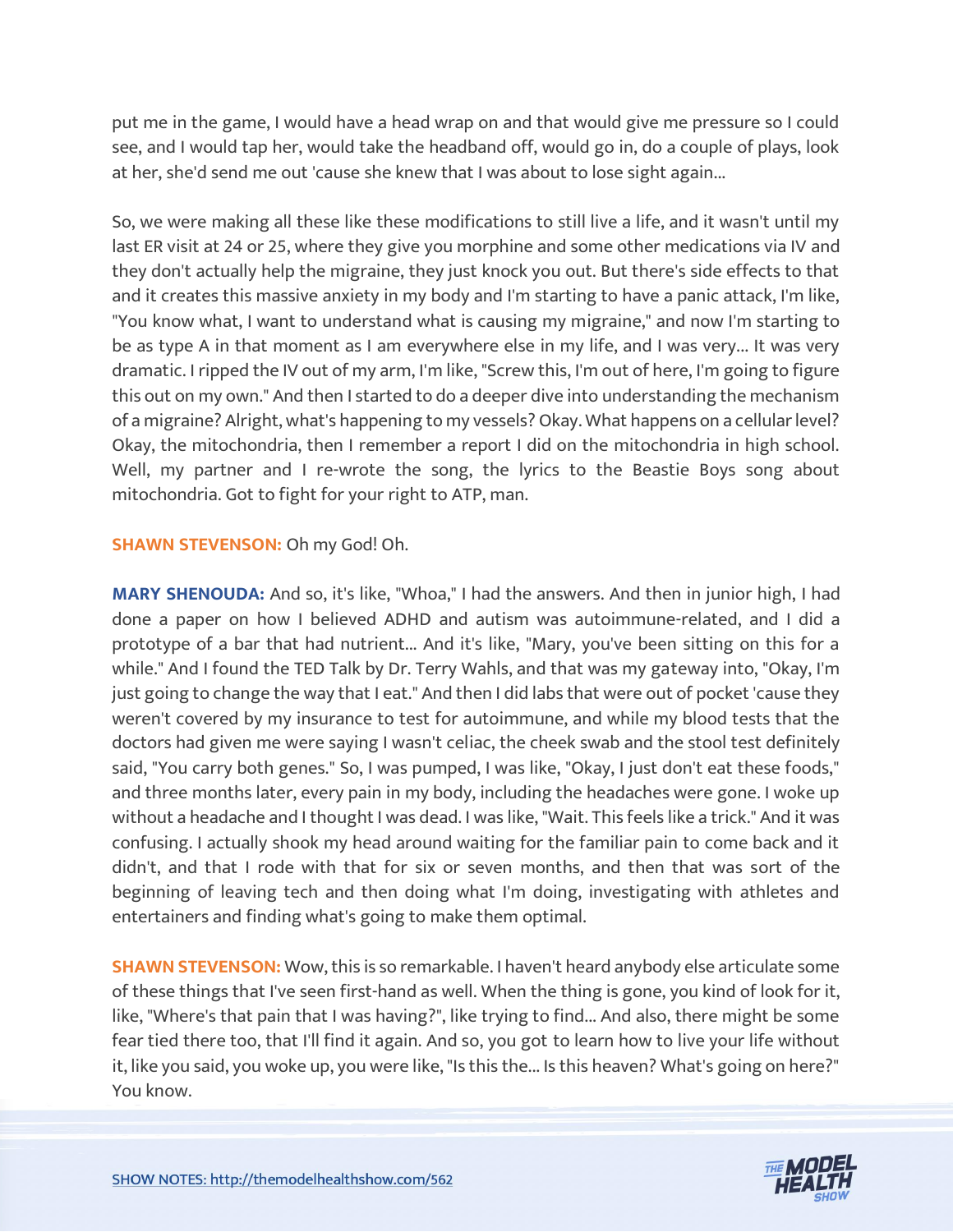**MARY SHENOUDA:** I mean, that ties in other things when we're so used to something, even if it's not good for us, and then it's not there, why are you looking for it still? That's a whole other conversation, but it's like, yeah, like, wait. Don't come back, and then there's a fear of it coming back, what do I eat that day? What if I eat that and it comes back, that type of thing, but it's much deeper and yet I've always been somewhat aware of that side of things...

**SHAWN STEVENSON:** Yeah, and you were really a good... You are a good canvas for this because, like you said, you're type A in all these other areas of your life. But you had kind of outsourced this part, having to do with your health and your internal landscape out to other people who are not just telling you they can't really do anything about it necessarily, but even kind of downplaying it and telling you essentially this was all in your head. How frustrating was that?

**MARY SHENOUDA:** Incredibly frustrating, 'cause you're telling them, "This is how I feel, this is what's going on." They're like, "No, you're not." And I'm like, "Bro, I've been in this body for 25 years", 37 now, "25 years, but for you to tell me based off of a couple of appointments, what's going on doesn't make sense" and it's where I built around the idea that when I'm seeking out a professional or seeking out colleagues, now, when I'm working with my athletes and we have an anomaly, I'm not looking for the smartest person in the room, looking for the most curious person in the room. I make a living on saying, "I don't know, but we're going to figure this out." When someone says, "I know" definitively, I'm like, "Peace."

# **SHAWN STEVENSON:** Run.

# **MARY SHENOUDA:** Yes.

**SHAWN STEVENSON:** So, again, like I mentioned you were a good canvas for it because that personality type that you carry, where you're going to be more inquisitive, where you're going to be more driven to figure things out... You had to go through that, so you understand what other people are dealing with, and for you to even say when you were dealing with that, you were hoping somebody else, at least, there was some kind of an outlet where this pain you're experiencing, someone else is experiencing something less somehow because of it or related to it. You created a context where that was still acceptable, when in reality, what you were going through, it didn't have to be, it never did, but this brought you to the life that you have today where you've impacted so many people, and it's really remarkable. But I want to circle back to that TED talk showing up as well, with Terry Wahls. I talk... We had her own... It was years ago now.

# **[MARY SHENOUDA:](https://themodelhealthshow.com/mary-shenouda/)** She is the queen.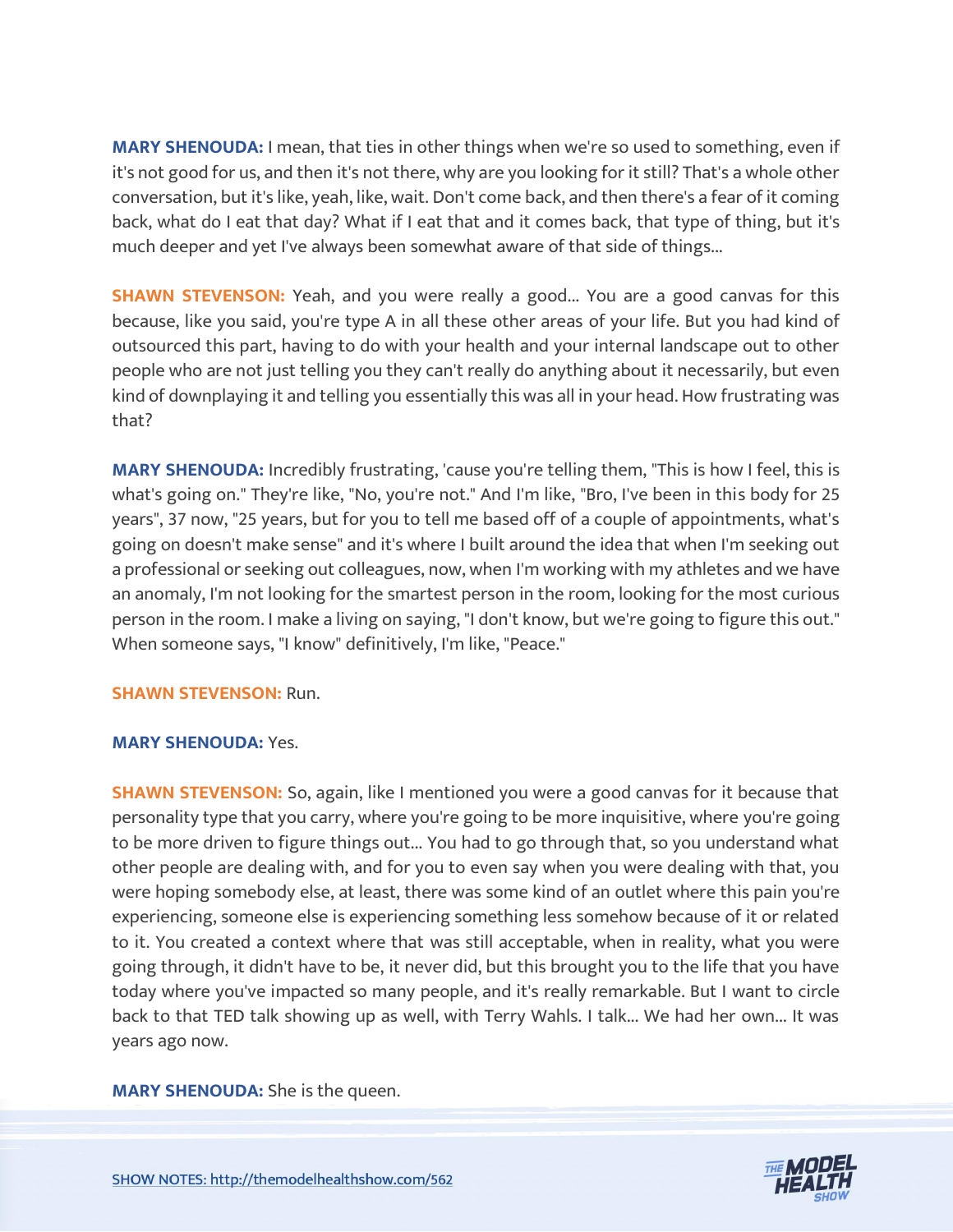#### **SHAWN STEVENSON:** Yeah. She's a boss, for sure.

**MARY SHENOUDA:** Her son is a boss too, that's just... Queen.

**SHAWN STEVENSON:** We'll put that episode for everybody in the show notes as well, Dr. Terry Wahls, and... But this brought you into this domain of understanding the connection, because again, this is something you're experiencing upstairs, right, your head, you've got these migraines, but not really seeing the connection up until closer to that point of something happening with your gut. Right? So, let's talk about that connection, because I think a lot of folks... Today we've got about 70 million Americans have digestive diseases, and we tend to think it's just, if something is wrong with our belly, you've got a belly ache or something, some off-shoot of that, or maybe IBS, but you might have gut issues and it's affecting your skin, for example, or your migraine...

**MARY SHENOUDA:** Your mood. The way you show up in relationships, your emotional responses to things, the rash on your knee, the cracking of your joints, your arthritis... Almost... I don't want to say everything, but a lot of things can tie back to that, and then sometimes your emotional state can impact your gut, and then that impacts your symptoms that your body is presenting, so it is always connected. It's like when I'm talking to any client, I go, "I want to know how you're feeling head-to-toe." 'Cause something you may not think is related could be related. And I'm usually heartbroken when someone tells me, "Oh yeah, I just have IBS, I've had it for 10 years." You don't just have, it's not a diagnosis, it's a symptom. And so, trying to get people to understand a lot of what you've been diagnosed with is actually a symptom, and we can make that symptom potentially go away through some time, patience and testing.

**SHAWN STEVENSON:** So, two things here, number one, I love that you mention this being a symptom, because we tend to... Again, our identity, especially if we dealt with something for a long time, it becomes our identity. So, "I am diabetic," instead of understanding it's a condition. And your condition, your diabetes is not like anybody else's diabetes who's ever existed on planet Earth and ever will exist. Anybody in the future as well, because we're all so unique. It's a category of symptoms, and you get a blanket label when your body is very different. So that's number one. And number two, if you could articulate a little more, let's dig in here, how was your gut health or lack thereof causing issues with migraines for you?

**MARY SHENOUDA:** So, I have celiac disease, so I can't process the protein gluten. And so, in layman's terms, I eat that, it causes massive inflammation, 'cause I can't break it down. And it causes all these little, microscopic holes, people know this as leaky gut. And then I'm being malnourished, 'cause I can't actually absorb the nutrients from good foods. So, no matter what [I was trying to add to my diet because I wasn](https://themodelhealthshow.com/mary-shenouda/)'[t removing a culprit, I was sort of doing myself a](https://themodelhealthshow.com/mary-shenouda/)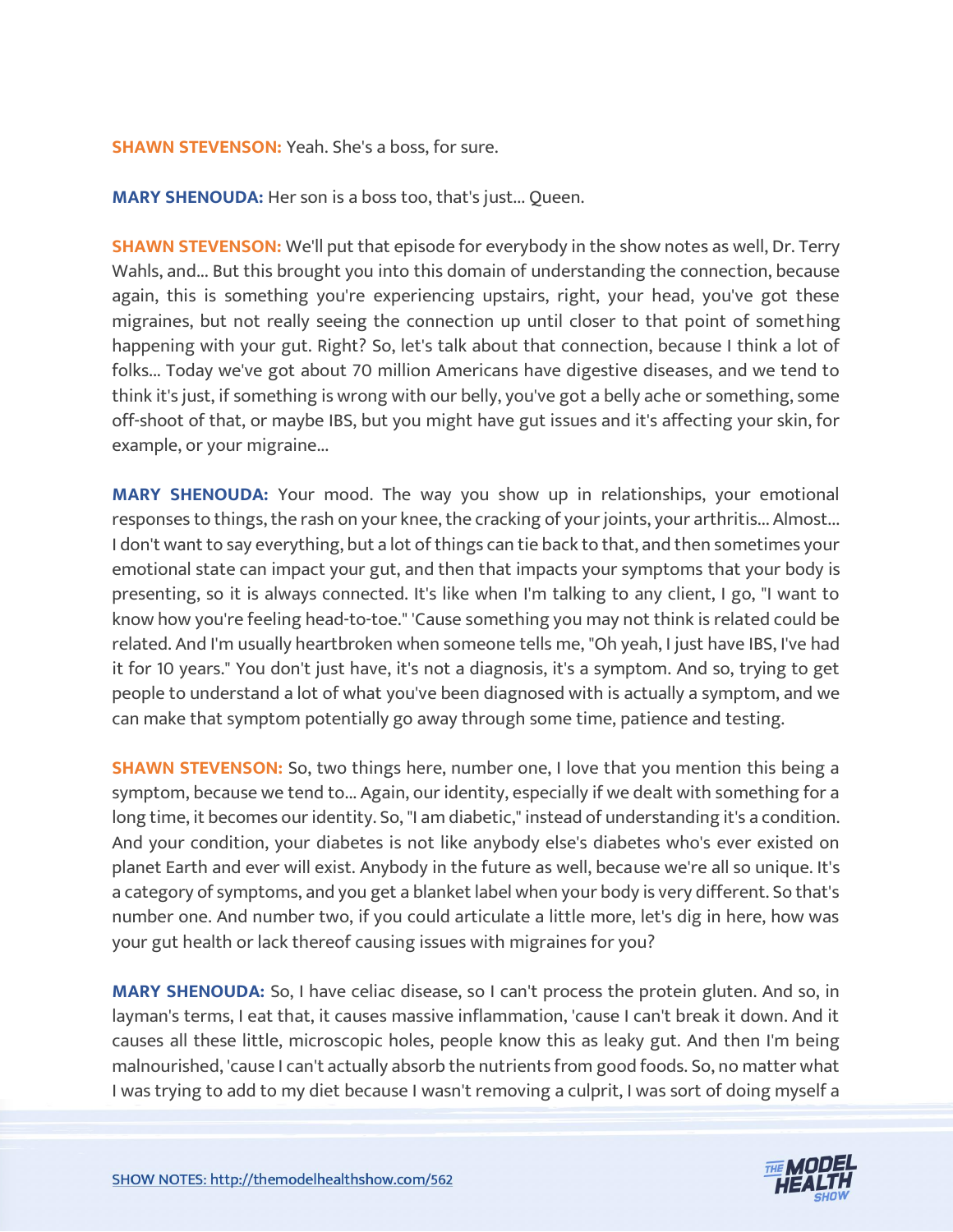huge disservice. And that was then creating this... Inflammation now is like a catch-all phrase, but it's causing this widespread inflammation. And so, something I don't usually talk about, 'cause I don't want them to think it's weight loss, but I lost like 25, 30 pounds also.

And it wasn't weight, it was just widespread inflammation my body was holding on to, and it was the hives, the headaches. So now, if I get gluten-ed by accident, within 20 minutes, that cycle starts all over again. And if someone has an autoimmune disease related to something like gluten, which they don't know... And this may have changed, but the last time I was looking at how long it takes for that repair, or for that damage to repair, the last time you ate gluten, it takes up to two years for the host of damage in your body to repair. So, when someone's like, "Oh, I just had a little bit of gluten," and I'm like, "You just started the clock all over again." 'Cause your body has to repair multiple functions over the course of time from something that you were putting in your body consistently.

**SHAWN STEVENSON:** So, this helps to bring the distinction between an autoimmune condition that can be exacerbated by interacting with gluten. Well, will be, versus somebody having a sensitivity to it, is that accurate?

**MARY SHENOUDA:** It is. I haven't done a deeper dive in the sensitivity aspect of how long it takes for that damage to repair. In general, when I'm working with clients, I'm looking at inflammatory markers. And we're just removing all the known culprits, and then any of the nuanced culprits, like if they have cantaloupe for example, or lemon, remove that. And because what I'm doing is so like in the moment with the athlete, get them going, I haven't done a deeper dive in if you're sensitive if a little bit's okay. 'Cause people do say a little bit's okay, whereas my reaction to that is if your body is telling you, "I don't like this," I don't think you should have it. But if it's like I'm on vacation, I want to enjoy something, I also want people to enjoy their lives, I guess it's like what is it impacting when it comes to sensitivity. What's your thought on that?

**SHAWN STEVENSON:** I mean, some of the best data we have, there's this zonulin, this... There's this chemical cascade that takes place whenever we eat any food. But there are specific mechanisms that take place in the human body when interacting with this wheat-related protein, it can be in other foods as well.

**MARY SHENOUDA:** Like casein and all those other things that come up.

**SHAWN STEVENSON:** Yeah. And so zonulin, it incites the separation of our... The lining of our gut, right? And the... It's kind of this really remarkable... I like to think of this like a netting. But it would be more akin to like... You played tennis, like the racket size of a net, where certain [things, very specific things, are able to move from the external aspect of the gut into your](https://themodelhealthshow.com/mary-shenouda/)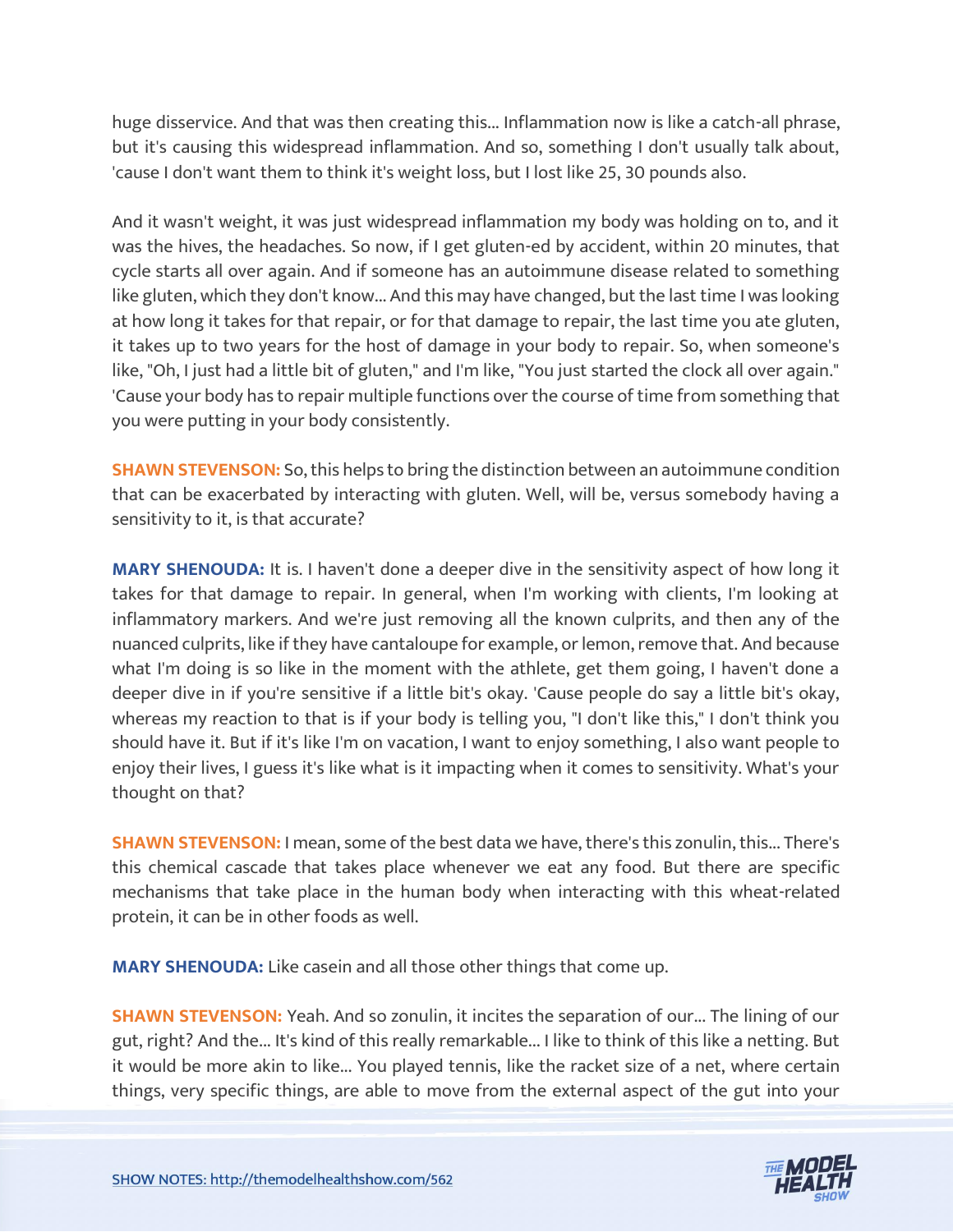circulation. But this compound, zonulin, can make that go from a tennis racket scale to the tennis net scale, right? Where things are now getting into circulation that aren't supposed to be there. And the vast majority of folks tested have that interaction take place to some degree, right? But it could be so minuscule that you never notice, and it's not a big deal. But this also leans into the conversation about what we're actually eating today versus what our ancestors might have had, because it's not just the wheat for most people, it's the glyphosate, it's the fact that it's this genetically modified dwarf wheat that human DNA has never really interacted with and the fact that it's in everything. So, we got to put everything in context for us. And I love that you said that just it's not about... Unless you have a condition where this is straightup damaging you, it's not about being neurotic or anything like that, you can still live your life and not be afraid to get wheat-ed... Is that what you said earlier? Gluten-ed, gluten-ed.

**MARY SHENOUDA:** Gluten-ed. But more... It's more of like... When you talk about the netting, to use your analogy, it's what I'm not clear on, is so if somebody's sensitive, and that netting expands, how long does it take for someone who's sensitive for it to come back down versus someone who has celiac where it's like, "Oh, we're just stuck here for a little while." And that's why I'm even imagining with someone who's sensitive, the sensitivities are going to vary based on the person.

**SHAWN STEVENSON:** Yeah, absolutely.

**MARY SHENOUDA:** And that's why Pale-you.

**SHAWN STEVENSON: Pale-you, I love that so much.** 

**MARY SHENOUDA:** Yeah.

**SHAWN STEVENSON:** So, to take this a step further, there can be... Obviously for folks as they're trying to dial in what's best for them in their particular diet... And again, you've worked with all these amazing people over the years, do you like to take the approach of just doing a general kind of avoidance of certain foods to get started, and then integrating things as you go along, because you've got this wonderful Reset program, and I want to talk about that because you don't necessarily jive with... And I say, Jive because also you like jazz. See, I know all these little things about you.

**MARY SHENOUDA:** Jazz, baseball and hip-hop.

**SHAWN STEVENSON:** That's Mary in a nutshell.

**[MARY SHENOUDA:](https://themodelhealthshow.com/mary-shenouda/)** It is.

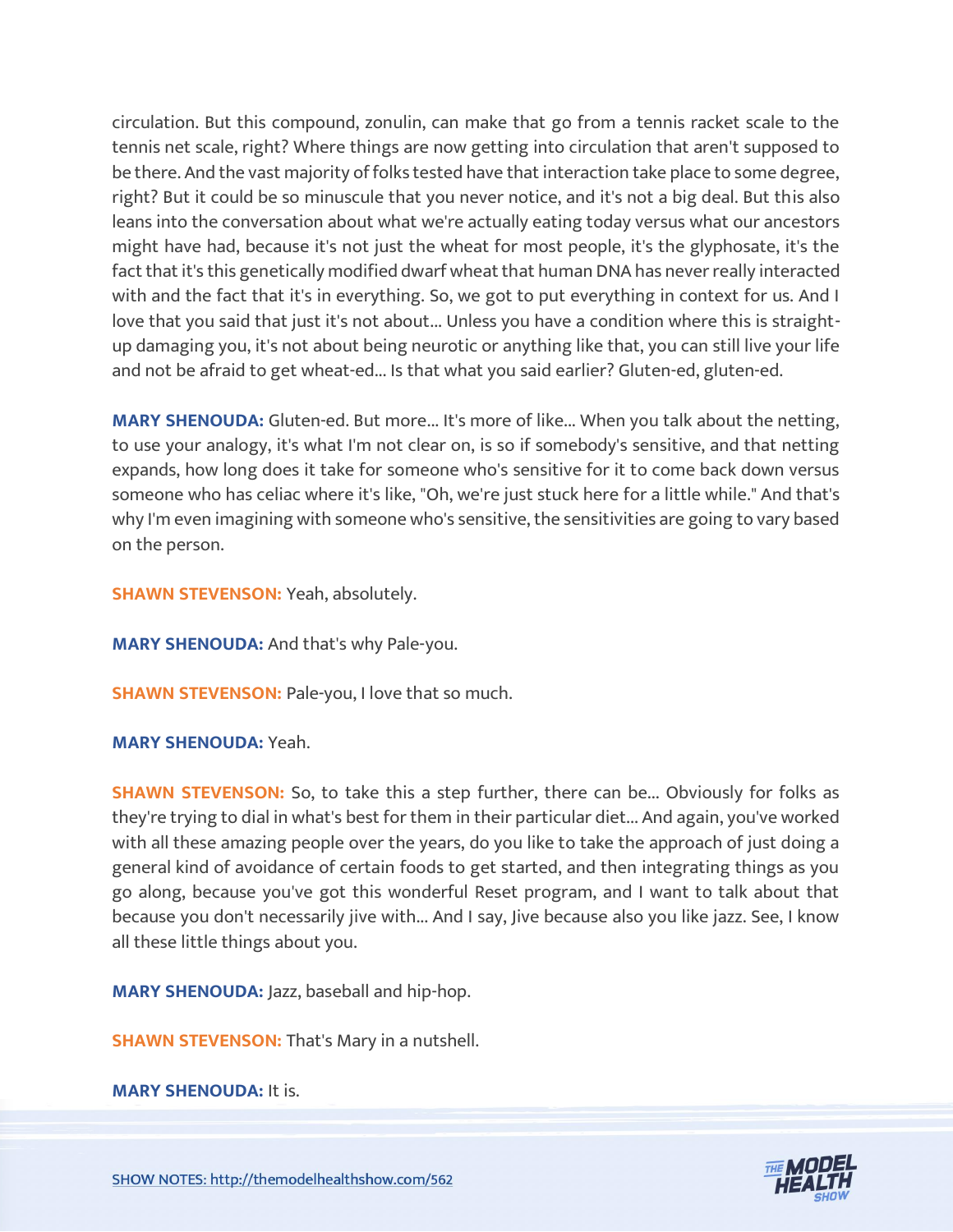**SHAWN STEVENSON:** But understanding that these terms have been a little bit twisted in our culture now, of detox, for example, so you have a Gut Reset protocol, let's talk about the distinction here, and then also going into a Gut Reset for somebody to actually heal their gastrointestinal tract and their gut.

**MARY SHENOUDA:** So, the Gut Reset is the first time I'd ever shared a private protocol with my clients with the public, and it was scary to share... You want me to work with the GOAT oneon-one? No problem, you want me to send something to the general population for them to do by themselves. I was terrified, but so far, so great, the stories that I'm getting from folks, but the way that I work with clients is they come to me, we're going to start to put together the map of what they should be putting in their body, food, supplementation, and then all the recovery stuff. Now, if they come to me and they are eating a standard diet or eating basically whatever they want, and I test them right away, I'm going to get a baseline of what they were eating and we already know they're not going to be eating those things anymore, so I put them on a one-week reset, which is a specific bone broth made with different spices from my culture, from Egypt, and then these nutrient-dense foods that repeat themselves, it's three days of just this broth, and then 4 through 7 is just repeating foods.

And different clients will experience different levels of inflammation loss, some of it's actually quite impressive as the amount of inflammation they lose, but throughout that experience, they're having symptoms, and I have them document the whole process, everything, whether it's bad, like "I had a headache" or "I had a rash" or "this happened to my tongue," 'cause all of that's data points and I tell them whether this is a breeze for you or it's uncomfortable, every piece of information that you give me is telling us a story of what we're going to tackle next. So for the general population, it has a journal format, so you would take that to a functional medicine doctor, like "I did this reset, what happens next?" because what happens next with me one-on-one with a client is like, "Okay, great, with all this information, now we're going to run labs after this week," and now I'm going to know clearly what your baseline is when the inflammation is gone, when you have some nutrient density in your diet, and then we build the diet from there with that information using a team. I'm not the smartest person in the room, I'm the... I don't feel like the Julie McCoy analogy works anymore. I think anybody knows who Julie McCoy is. "The Love Boat." She's the one that... She's the Tour Director, she tells everyone where to go and what to get again, and it's kind of her role by the way.

**SHAWN STEVENSON:** Okay, you're going to drop an analogy no one gets. I love it.

**MARY SHENOUDA:** And so, I work with functional medicine doctors, dietitians, food chemists, 'cause I've built use cases over 10 years, and they're all... Could be considered anecdotal [because they](https://themodelhealthshow.com/mary-shenouda/)'[re individual, but I know what works, has worked and what could work if there](https://themodelhealthshow.com/mary-shenouda/)'[s](https://themodelhealthshow.com/mary-shenouda/)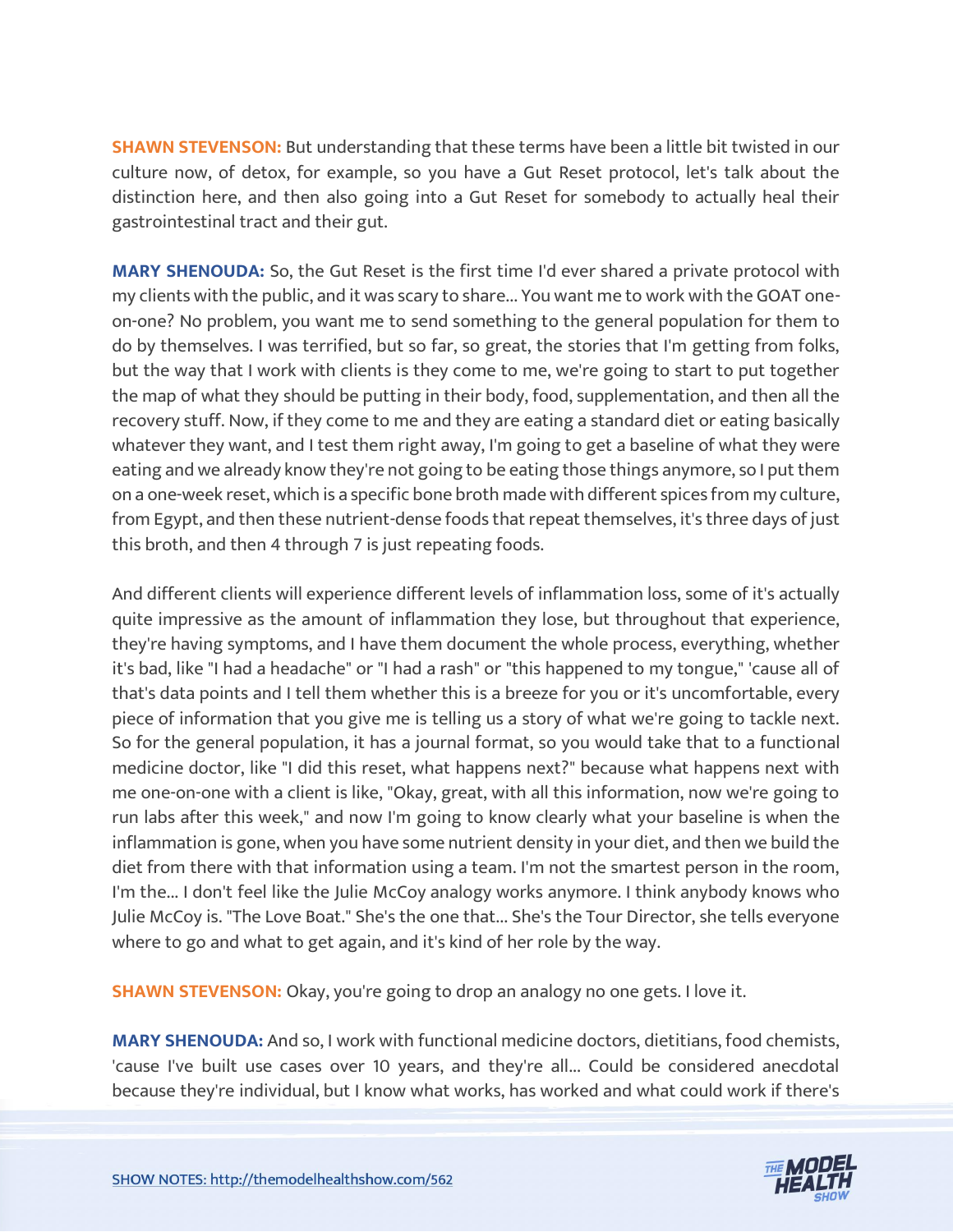some anomaly, and then I use the really smart people to validate those hypothesis, when I'm going to put together the program for someone, so that Gut Reset is the kicking off point, if you are going to start a new diet or start a new performance plan or starting to investigate what's going on with your body. And then after that point, everyone likes to revisit the reset after long bouts of travel when they're feeling a little run-down, when they're feeling a little inflamed or sometimes, they're like, I just want to do a four-day version of it. So it's similar to what happened with Phat Fudge is, I put it out there, and then people are telling me how they best use it, 'cause I have my use case, and what's been really cool is hearing a few different doctors have replaced a different reset, that's a little more well-known with my reset in their practice, and I was like, That's pretty bad ass, I feel really humbled by that.

**SHAWN STEVENSON: That's amazing.** 

**MARY SHENOUDA:** Makes my mom happy since I'm not a doctor, she's like, "Oh, so you're like a doctor."

**MARY SHENOUDA:** Sure mom, I'm like a doctor.

**SHAWN STEVENSON:** I mean even the track that you took, that's not going to be culturally congruent, especially immigrant parents and the whole thing... I know that expectation of you moving on from high school, but of course, you clearly... You're super intelligent. And even in that moment, I think that, if I remember the story correctly, you had almost enough credits to graduate in your junior year and you're like, "I'm done actually."

**MARY SHENOUDA:** Yeah, yeah, it was... High school wasn't a joyous experience for me, and the irony is, I'm the first person in the whole family extended not to go to college, so it's very much the opposite in the current story, and my parents are very academic, biochemist and engineer, and so I went in to just figure out my credits for senior year, and she was like, Oh, you just need four credits, or it was like three or four credit, something like that, I assumed it was just for my junior year, she's like, No, you've had Honors classes. You're pretty much done, I'm like, Y'all want me to stay here in this miserable place for another year and a half? I'm good, I'm good. And I chose to drop out. And may have forged some signatures, and my parents didn't know for a little while... I've never been defiant like that too, I was a good kid.

**SHAWN STEVENSON:** You got to do what you got to do some time, but seriously though, I think that for your parents, even to this point, just even picking up, as I remember the story, for them, it doesn't necessarily mean that, of course they're agreeing with your decision, that whole thing, but just having the ability to hold a space to have conversations, to understand, not to even say that there's not going to be conflict, but to trust that you had an intention and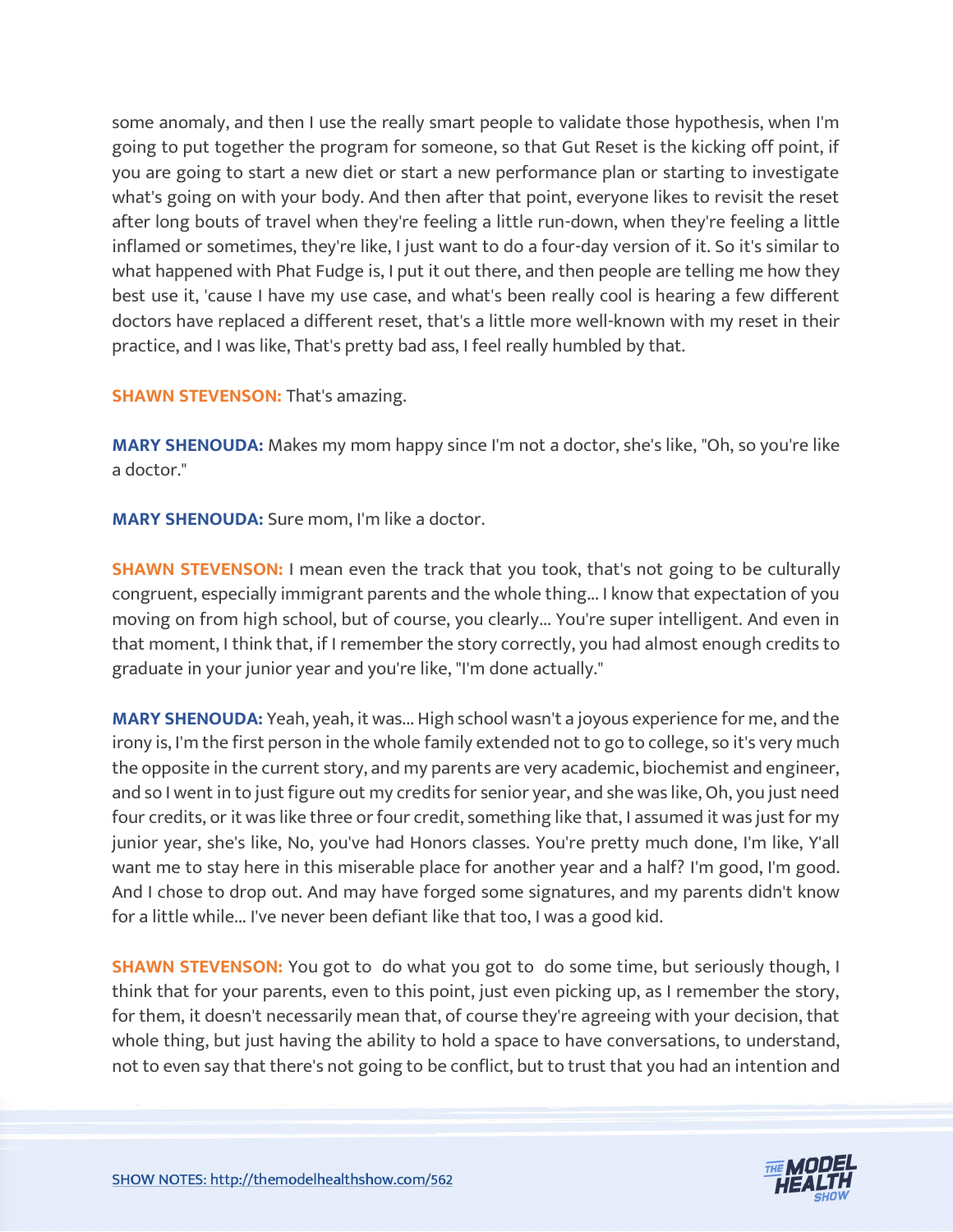you were walking in a certain direction, and also, of course, to see the results at some point as well.

**MARY SHENOUDA:** I mean, I'm sure... They weren't sure like, "What is she doing?" I think it wasn't until I was like 28 that they stopped asking me about going back to school, but I moved out when I was 17. My mom was in tears helping me pack the car. This is very much if you know parents are like, under our roof, our rules. I go, cool, I'll just not be under the roof, so I don't disrespect anything here. But I'm really lucky that while they may not agree with my decisions, they've never asked me to be anything other than who I am. It doesn't mean we don't argue about who I am at times, but I'm very grateful for that. And it wasn't until I was a little bit older that I realized that not a lot of kids get that, which is why I try to pay it forward in some of the volunteer work and efforts we have with my other business to try to pay that essence forward.

**SHAWN STEVENSON:** Yeah. Yeah. That's what I picked up from it just... It's a beautiful thing, because of course, being a parent it's very... You really... As a parent, you have experience and you really feel like you know what's best, but it's also there needs to be some grace involved to understand that that person has their own soul assignment in a sense. You know? So to help create conditions, and so I saw a little bit of that in your story. But I want to ask you about... Again, you intentionally used the word reset versus a cleanse.

# **MARY SHENOUDA:** Right.

# **SHAWN STEVENSON:** Why is that?

**MARY SHENOUDA:** When I hear cleanse, when I hear detox, I think juice, I think celery juice for like six days. I think rapid weight loss. I think something gimmicky. I think it's a promise for something. And I'm sure the origin of those words aren't those things, but it's the way it has been used in marketing. And I even say in the Gut Reset, if you bought this thinking, you're going to lose weight, please email me for a refund. Like, that's not the purpose of it. And it was just really the aversion to... It's like, I feel the same way about the authenticity, it's been used in marketing in such a way that it makes my soul cringe, and so, a reset is something where you're like, being kind to yourself, you're just like... We're just resetting.

**MARY SHENOUDA:** It's super chill. There wasn't a crazy thought behind it other than like, I don't want to be categorized as those things. This is nutrient density, and it does... It mimics... It has a fasting mimicking protocol to it. It does have an elimination protocol to it, but it has dense foods that are just... I also don't like the word superfood. What is a superfood? If it makes you feel super, then it's your superfood, but it might make someone else feel like crap. So, I talk about nutrient density. And that's... I wanted the education to be around that rather than

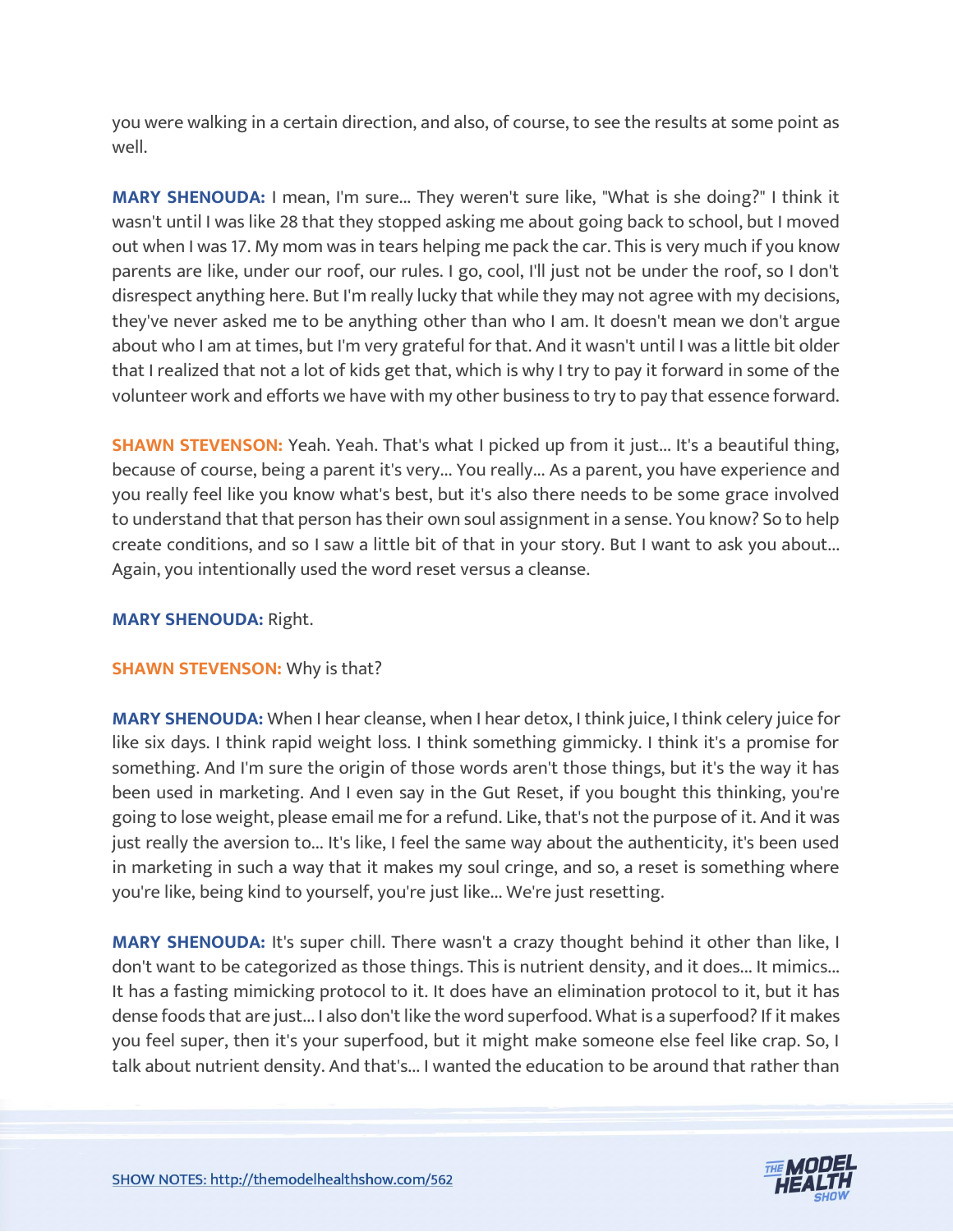it potentially being... I don't want it ever to be marketed as like a weight loss program, and I think if I use those words, it would had the wrong eyes.

**SHAWN STEVENSON:** Yeah, that's powerful. Again, your insights, just witnessing these things. So on the money, this is where everything is going. You tend to be a little ahead of the curve, you know?

**MARY SHENOUDA:** I've been pushing gut protocols, and a lot of what you see now for 10 years professionally but been talking about it since I was in the seventh grade. And now it's becoming easier to have these conversations with athletes' organizations, before they'd be like, we don't have time for this. We're kind of win championships. I'm like, but if you validate their sleep score against their recovery time, and now it's, I get invited to the conversation versus being the squeaky wheel. Or last month, in the same... It was just the coolest day, three different doctors from three different backgrounds all called me to ask me what I thought would support a case they have nutritionally. When before doctors would be like, oh, your food doesn't really affect this, and now doctors want to have those conversations. I almost died in the hospital last year, I think almost a year ago. They gave me some whack medication, and I told them the whole time, I shouldn't have this medication, I shouldn't have this medication. Gave it to me, within seconds, they had to give me an antidote. There's like, six doctors in the room, and I just remember seeing the tips of my feet as my eyes were rolling to the back of my head thinking, this is a sh\*tty way to die. I'm like, this is not how I want to go out, man.

**SHAWN STEVENSON:** Not like this. Not like this.

**MARY SHENOUDA:** And after I was stable and they were watching me, they offered me Oreos. And I'm like, do you see my chart, I have celiac disease. Oh, okay, do you want like a Fig Newton? Celiac disease. And again, I just went through this massive experience, and I'm still sort of dryheaving and I'm like, I'm going to make it my mission to overhaul the food system in the hospital. And there was one doctor in the room who was like, I know that I don't know, and I'm really intrigued by what you know. And so, before there would never be a doctor like that in the room. So, I'm really lucky I never bailed on the message and the soul journey, 'cause I could have bailed on this, and be like, nobody wants to hear about gut health, I'll just stay in tech. But now it's like, okay, I stuck through it, and now it's like, whew, finally...

**SHAWN STEVENSON: It's changing, you know?** 

**MARY SHENOUDA:** Takes a long time to get to just the beginning.

**SHAWN STEVENSON:** Absolutely. Oh, so good. Bar, that was a bar, right there.

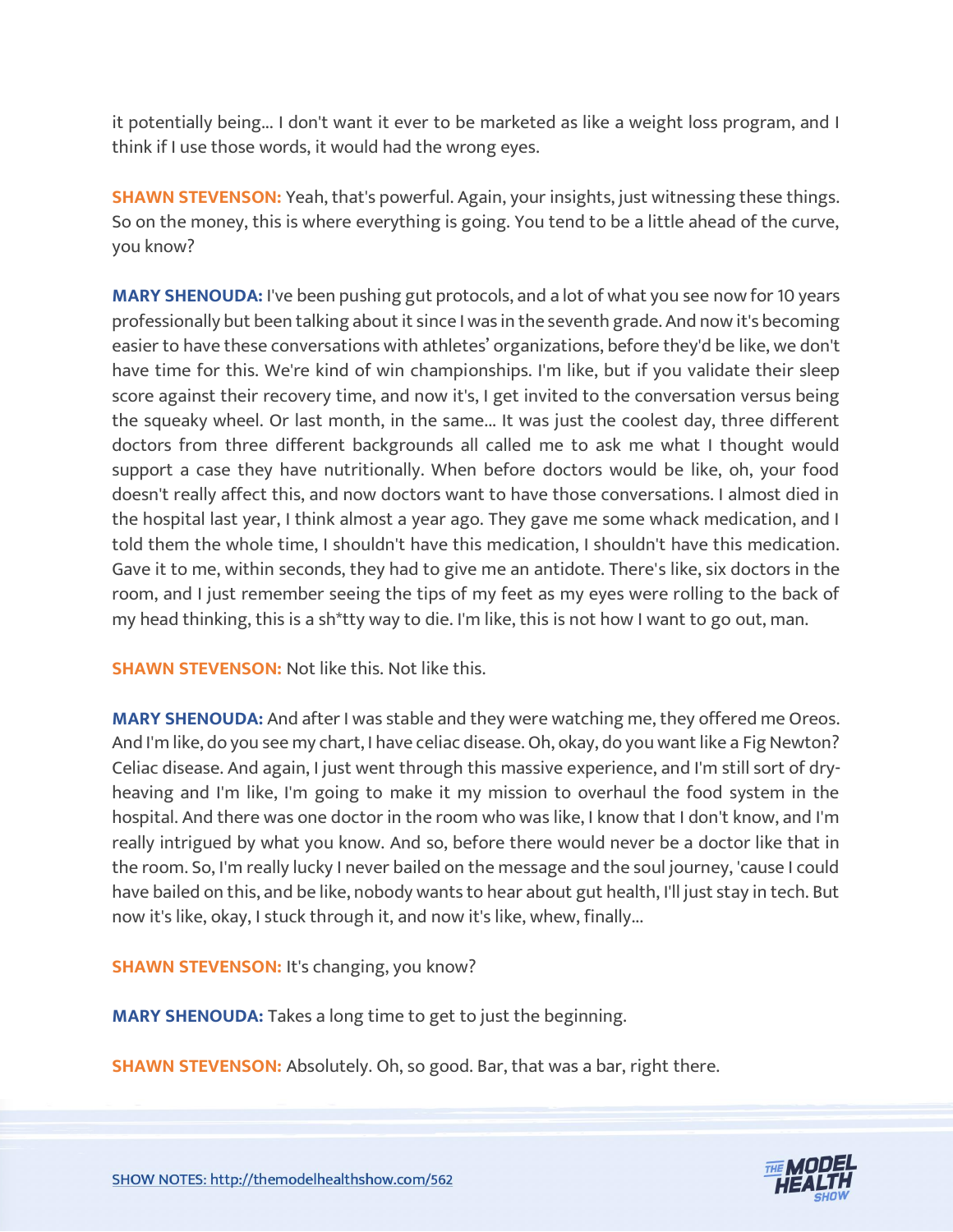# **MARY SHENOUDA:** And here we are.

**SHAWN STEVENSON:** You know, because I don't think folks realize how difficult it is to change things when the system is just chucking along day-to-day in our healthcare system. We know that based on some data from folks at Harvard, one of the most prestigious, even if you say the name, that the education is not obsolete, but significantly big chunks of it, just within a year or two of the persons graduating from medical school, things change so quickly. And so, the integration now of food, which would be cap... It just seems Captain Obvious, once you get it, it's just so obvious.

# **MARY SHENOUDA:** Yeah.

**SHAWN STEVENSON:** They're just brushing it off as this non-factor essentially in your health outcomes for years just because it's not taught. It's not a part of the curriculum, or it's a tiny, maybe 1% portion, even for folks who go to school for gastroenterology. The organs dealing with the digestion and assimilation, and elimination of food, not learning about food except for maybe a couple of weeks tops. But now, of course, things are shifting because of the state of things, of course, if you just look at the results, how are we doing? It's not working out very well, but as you mentioned, more of these terms being on people's minds, like detoxes and cleanses, but... I'm so grateful you said this, marketers really screw things up. I've been saying this for a long time. It's probably 16 years ago now, that my mother-in-law constructed the first... I saw it first-hand with my wife, she was dealing with this particular health issue, and to be able to recover from it, doing this protocol she put together was a cleanse...

She called it a cleanse and I was just blown away. It really got me into this field at this level, 'cause I was a... I was a strength and conditioning coach and I had very kind of superficial approaches with nutrition, but I had the moniker of eating real food, like let's get the best quality, whatever it is, let's get the best quality of that thing, but that really turned me on to how the body already knows what to do and just getting out of the way, and so that cleansing protocol, next thing you know, 10 years later, then it's like you got your cleanse tea, you've got this product, that product. And like you just mentioned also authenticity being used as a marketing tool instead of just being authentic.

**MARY SHENOUDA:** Instead of just be, just do it.

**SHAWN STEVENSON:** It's just a thing. It's just like breathing, until you frame it in a certain way. Got a quick break coming up, we'll be right back.

Very often it's the small things that can make the greatest impact. Archimedes said, if you give [me a lever and a place to stand, I can move the world. It](https://themodelhealthshow.com/mary-shenouda/)'[s all about leverage, it](https://themodelhealthshow.com/mary-shenouda/)'[s all about](https://themodelhealthshow.com/mary-shenouda/) 

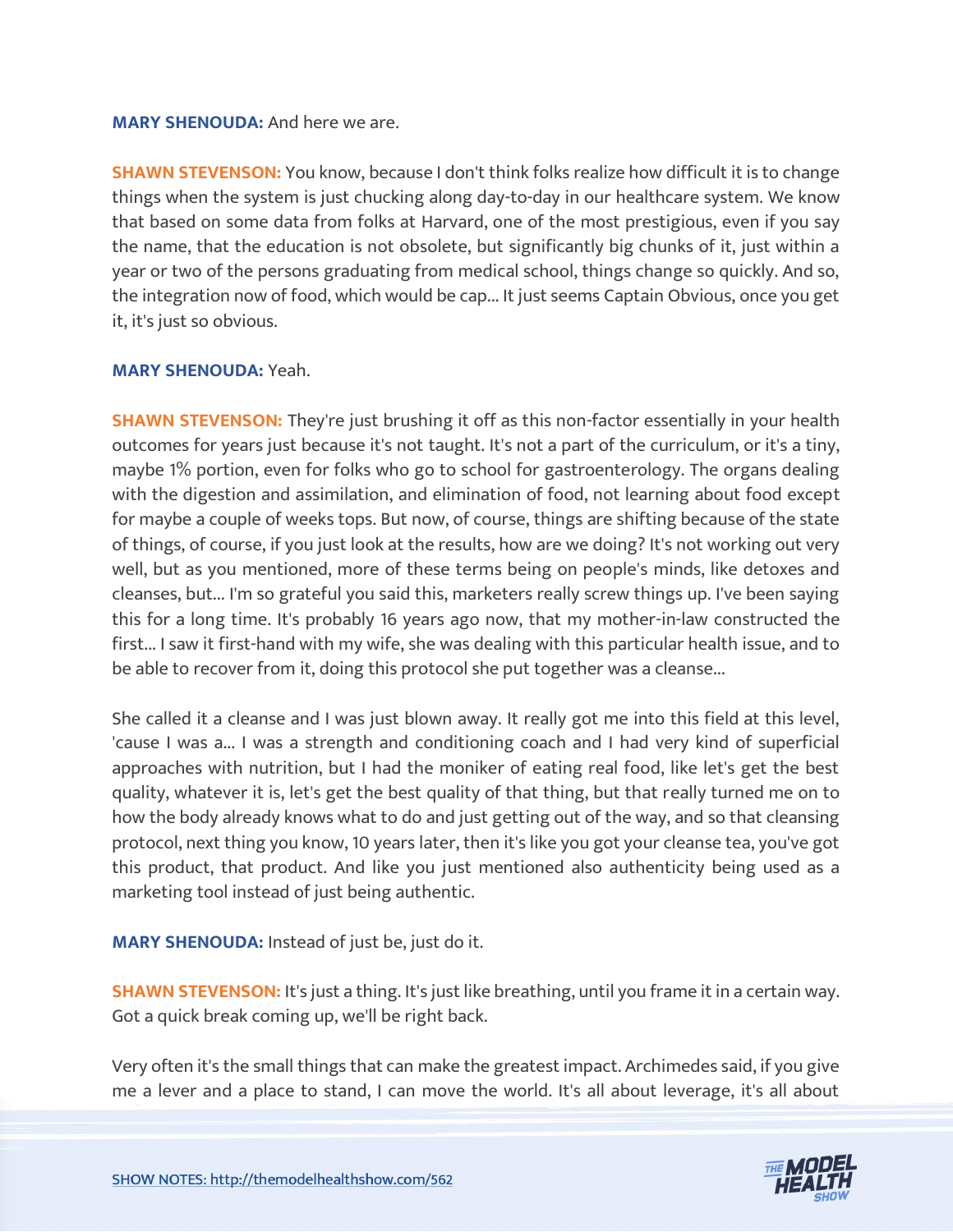positionality. And the same thing holds true when it comes to human health and performance. It is truly honoring the things that give us the greatest leverage. No process can happen in the human body without this remarkable sodium potassium pump. This exchange helps our mitochondria to create fuel, this exchange helps our heart to beat, this exchange helps all of our brain cells to communicate, nothing is taking place without electrolytes. Electrolytes are minerals that carry an electric charge, and also, we've got mountains of peer-reviewed evidence as to their efficacy, with every single area of human health. For example, our cognitive ability depends mightily on the function of electrolytes. Take sodium, for example, not only is sodium required to help to maintain fluid balance in your brain itself, a study conducted by researchers at McGill University found that sodium functions as a literal on-off switch in the brain for specific neurotransmitters that support optimal function and protect the brain against numerous diseases like epilepsy, like neuropathic pain, how simple, how foundational, how much leverage we can get from making sure that we're getting adequate amounts of the right type of sodium.

Fascinating new study published in the Journal Neuron found that another remarkable electrolyte, essential electrolyte, magnesium is able to restore critical brain plasticity and improve cognitive function, truly, we can fight so hard, so mightily to find nutrients, specific foods that can help to bolster our cognitive performance, but it really boils down, first and foremost to leverage and our electrolytes are that leverage. Now, what about the immune system? This is something that is on a lot of people's minds today. Well, the meta-analysis published in the Annals of Clinical Biochemistry titled Electrolyte imbalances in patients with severe Coronavirus disease, COVID-19. It analyzed five studies with nearly 1500 patients with COVID-19 and found that both sodium and potassium, another critical electrolyte were significantly lower in patients with severe COVID-19. Now, this should raise a lot of flags, this should raise up our antennas to understand, hey, what's going on here with our electrolytes? Is electrolyte deficiency leading to worse health outcomes, severity COVID-19 or is COVID-19 and any infectious disease requiring electrolyte for the healing process for an appropriate immune response to be mounted?

The answer is it's both. And the answer is, we've got to ensure that we're getting high quality electrolytes in the right ratios. This is why myself, my family, utilizes LMNT, L-M-N-T. Go to drinkL-M-N-T.com/model, and you're going to get to try LMNT for free. They're going to send it right to your door, you just pay a little bit in shipping, you get to try a variety pack of LMNT. This remarkable electrolyte is not coming along with any binders and fillers, and artificial colors and flavors, no sugar, any of that stuff, just the high-quality electrolytes that you need to thrive. So, check them out. Again, it's getting shipped right to your door. Go to drinkL-M-N-T.com/model. Get your electrolytes optimized today. Now, back to the show.

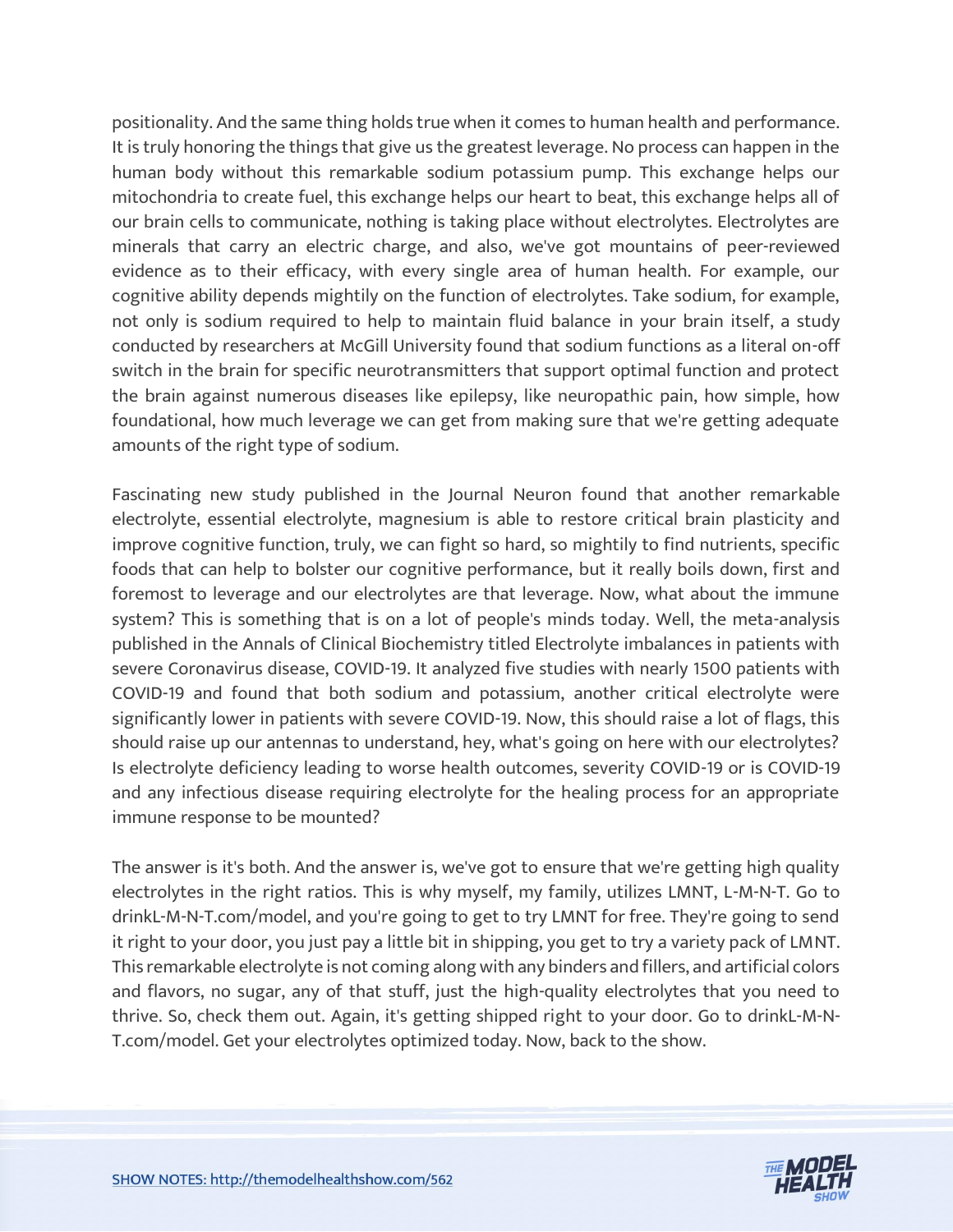I want to talk to you about a portion of your reset that it's been around a long time, but you're intentionally putting it in here and its bone broth, why bone broth? Why is that a portion of... A significant portion of the program.

**MARY SHENOUDA:** So, these things that are trendy right now, have been parts of cultures forever. Bone broth has been a part of my life since I was a child, and so learning from my mom and my grandmother the healing power of it, again, it's that seeing the anecdotal information and reverse engineering it with validating it through science, and I don't like the idea of... Juice cleanses?

'Cause I don't understand how that's going to help repair things in your body, whereas bone broth... Something as simple as somebody drinking bone broth for three or four days and seeing their skin quality change, it's like, what do you... Okay, now, when you see your skin change, what do you think is happening? Now, how does that relate to your joints? How does that relate to your sleep quality? What do you think is happening to the lining of your gut? 'Cause your skin is telling you, "I like this", so the inside of your body is saying, "I like this too." And so, I really feel like a lot of people need to have that experience to understand the power of bone broth, 'cause if I just tell them, "Well, it really helps solve the repair of the lining of your gut, I think. It's like WD-40 for your joints", they kind of overlook it. Even bone broth becoming trendy right now, I will... When I see bone broth in the shelving rather than the freezer, I get really sad, I'm like, "Bone broth should not live with the pasta on the shelf... What is this? Mud water? What is this?"

And so, the first three days, it's the bone broth, so you're getting dense nutrients and then it's also helping absorb a lot of the spices, and the... There's liver in the bone broth, there's dandelion greens in the bone broth, there's nutmeg in the bone broth, and... The fat in there, and the collagen in there is helping with the absorption, and the delivery system, and the bioavailability of the power of those other spices as well. It's also giving you energy and all the good stuff. And then moving into the food portion, bone broth stays in there in lower amounts, 'cause I'm trying to form a habit. I want you to be like, "I don't need to drink bone broth as a soup, I can just have it as a cup with my breakfast." So, then you can continue that on, moving forward. And people will notice the difference in how they feel, and their digestion, and their skin when they have bone broth and then they'll notice the change when they cut it out: Like oh I look kind of drab... Or feel some kind of way."

**SHAWN STEVENSON: I** love that indicator, the skin. Because your skin is sort of like the last place to even get the love, so you just know that that regeneration is definitely happening with your joints, and your ligaments, and your gut lining, like you mentioned. That's one of the things across the board, I know you hear this all the time about people getting on the bone

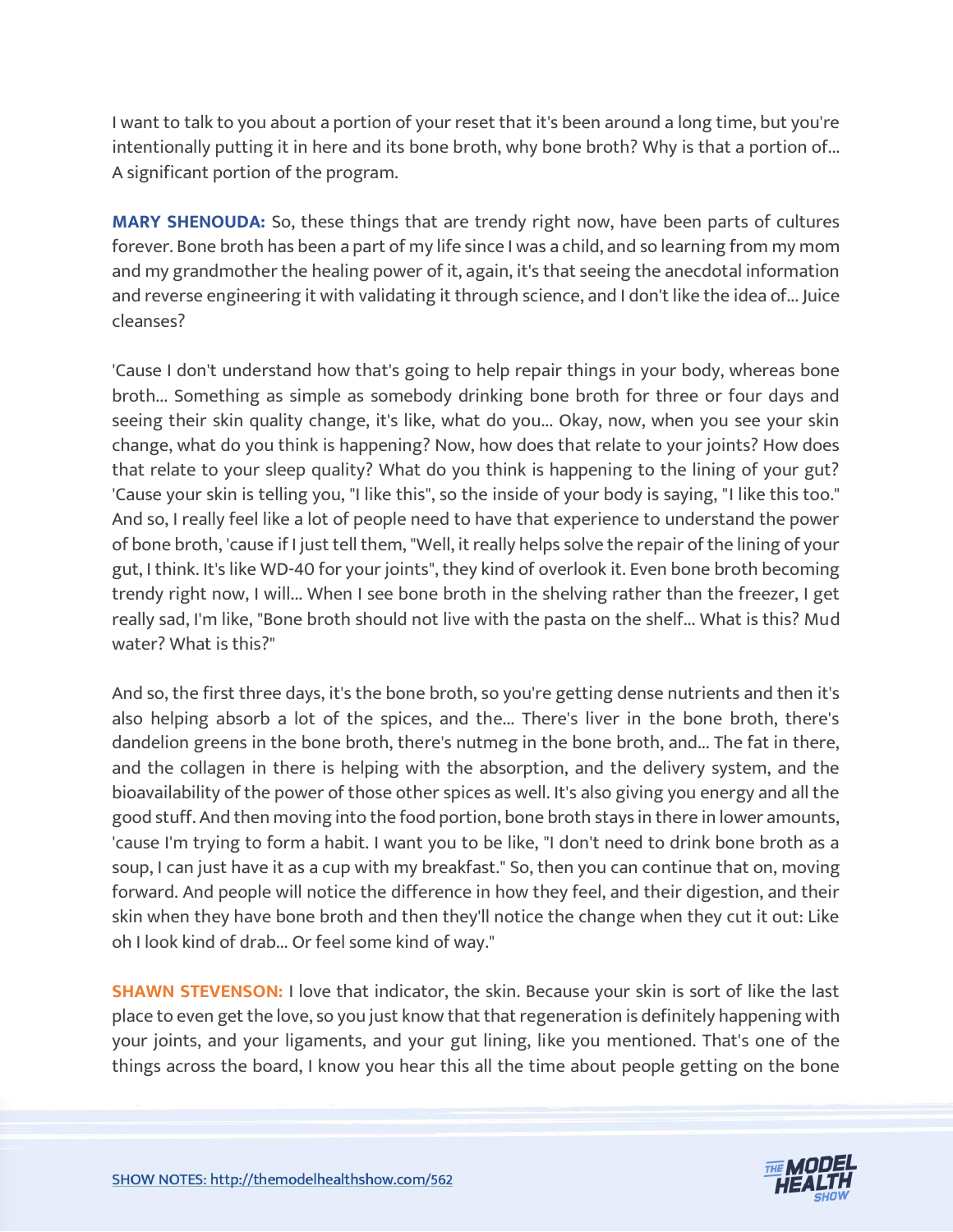broth protocol, and their skin just starts to glow and reaches a different level of health. And I know you keep your clients confidential.

But this reminds me of what happened with... Basically, extending at a pretty high level, Kobe Bryant's career, Dr. Cate Shanahan and her wonderful self as well, getting the Lakers on board and bone broth... So, when he would travel, he would find ways to make sure that the hotel that they're staying at, whatever, they're making bone broth.

**MARY SHENOUDA:** Yeah, yeah. So, all my clients, athletes especially at away games, everything they eat and drink is formulated by me and prepared by me. So, at away games, they have a freezer bag, that has boil bags of their meals, their bone broth, their pre-game, their midgame... They're on that. And what's cool is that the athletes that I usually work with are at some great level, that the rest of the team or the organization's like, "Why aren't you eating with us? What are you eating? Oh, that?" And then there's that buy-in too, 'cause they see that, the change in them, and it's people like that that really incite that change through an organization. But bone broth travels with all of my clients.

**SHAWN STEVENSON:** That's awesome, that's awesome. Another thing that I would imagine, quite a few folks, not just the people that you've worked with, but just out here on the streets, period, is Phat Fudge.

**MARY SHENOUDA:** Yeah.

**SHAWN STEVENSON:** Let's talk about Phat Fudge. First of all, what is it? And it's spelled P-H-A-T, by the way. Pretty hot and tempting. And...

**MARY SHENOUDA:** Do you know that the young kids don't know that it means that? They're like, "what does phat mean?" I'm like, "what do you mean 'what does phat mean'?"

**SHAWN STEVENSON: Yeah, I mean...** 

**MARY SHENOUDA:** It hurts me, oh my God! Am I that old now?

**SHAWN STEVENSON: Things changed...** 

**MARY SHENOUDA:** So, I used to joke that fat makes you PHAT, fat makes you P-H-A-T, to try to get people to not fear eating higher fat. And it's tahini-based... Being Middle Eastern, tahini, to me, if there is a super food, would be considered something that's super nutrient-dense and it gives us energy. And it was, again, I'm creating something, and then I'm listening to the [messages, and then I](https://themodelhealthshow.com/mary-shenouda/)'[m validating it with science. So, I was creating Phat Fudge as a recipe for](https://themodelhealthshow.com/mary-shenouda/)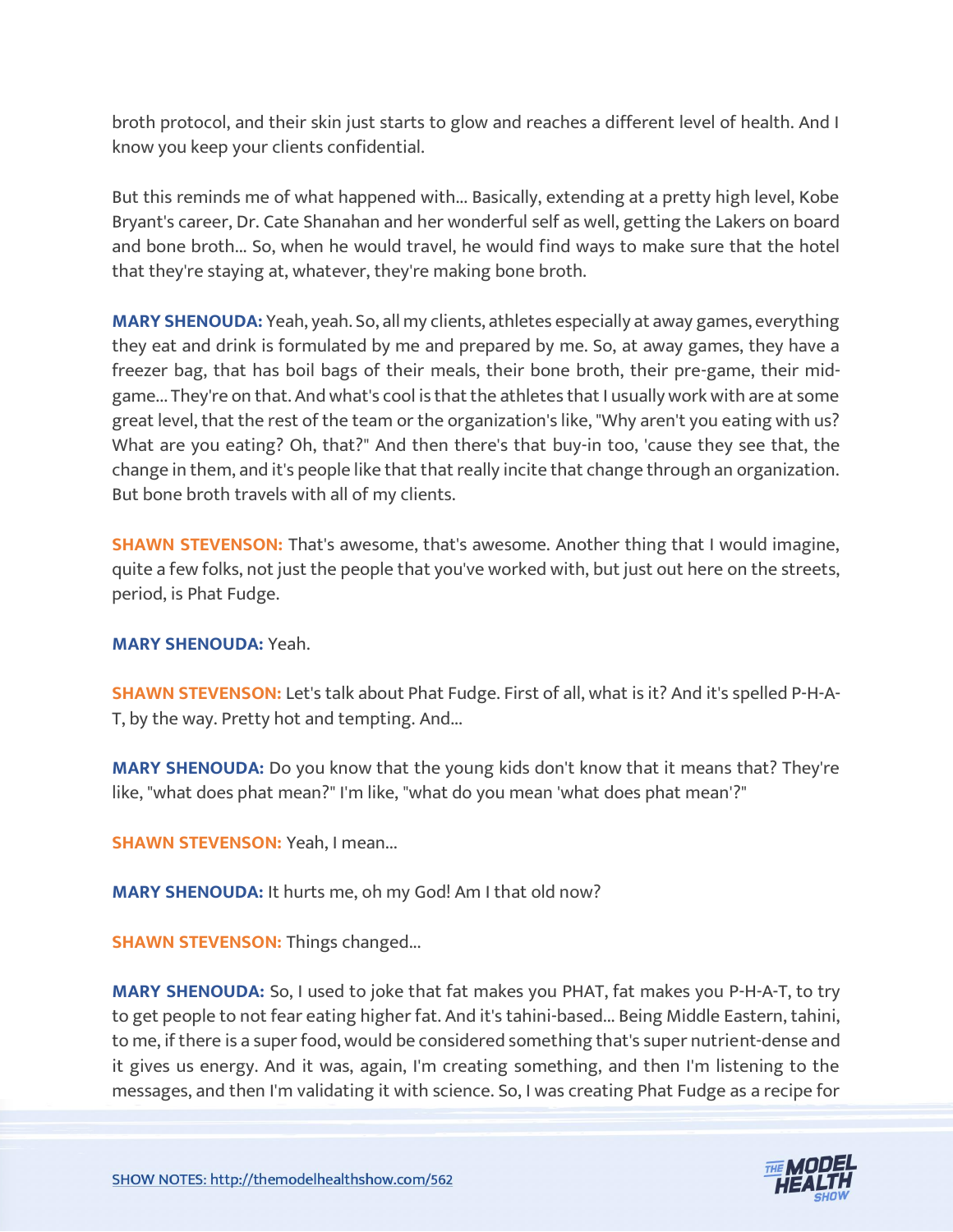my clients, 'cause I wasn't happy with protein bars, I wasn't happy with GU packets. I needed something that was easy for them to digest and had some vital nutrients. And so, I used that, I used tahini as the vehicle, the base, and then you'd add different ingredients to it to make these little squeeze packs. And I would make the squeeze packs for my clients and also make little ice cube freezer fudges. And that recipe, still to this day, is public. And the audience... At the time, I think I had 10,000 followers, they were posting pictures of it in sandwich bags, they were taking it on runs... Mothers were like, "I used this during labor", and all this stuff, and they're like, "You need to turn this into a product." And so, I was like, "Here's the deal: I don't know what I'm doing." I was on Periscope, RIP Periscope.

I was on Periscope with a unicorn head, making fun of it like, "Here's the deal: I don't know what I'm doing. So, if you guys want to order, I put 50 orders on the website, 12 packs each. You want to order that; I'll figure out how to make it into a squeeze pack." In one hour, it sold out. Pretty dope. But it wasn't even that it sold out. When I saw who bought it, I was like, "I didn't know these people were following me... Oh my God, did I say something stupid today? Oh my gosh," I didn't realize who was paying attention. And so, I hand squeezed 600 packets. Still have the muscle to prove the work... From that... The muscle's never going away. It's ketchup bottle over a scale in my house using a vacuum sealer...

**SHAWN STEVENSON:** You can grab the sh<sup>\*</sup>t out of somebody with this...

**MARY SHENOUDA:** And so... Come here! And so, I would do that every Monday 50 orders. And it got to a point where it would sell out in less than a second. And people would email me, like, "What is this, a Beyonce ticket? I set my calendar, reminder... " I'm like the recipe is still public, if you want to make it yourself. And then it got to a point where I was going to have to scale. And again, I went to my audience. I don't know what I'm doing. I'm going to figure out the copacking world. If you guys want to pre-order it. I don't want to go on shark tank. I turned down a shark tank invitation actually. I didn't want to raise funding. I really wanted to do it the oldfashioned way through sales. So, I said, "If you guys want to pre-order over the next 30 days directly on the site, I promise you in six, you will either have a refund or a product at your doorstep". And in 30 days, over \$90,000 in sales on a product that doesn't exist, came in. And that's how I was able to initially start the business.

I almost lost it again two years ago because of manufacturing nightmare. But like that's what started it. And now... And because I had built it from scratch, like played... Wore every hat when things went sideway a couple of years ago, I was like, I did it before we'll rebuild it again. And so that was a product that I made for my athletes that I knew was working for them and working for musicians when they're on the road. And then I turned it into a consumer product. And so, everything that I make for my athletes, again, protein powders from scratch, protein [waffles, the pre-game stuff, the post-game stuff, all that will eventually become products for](https://themodelhealthshow.com/mary-shenouda/)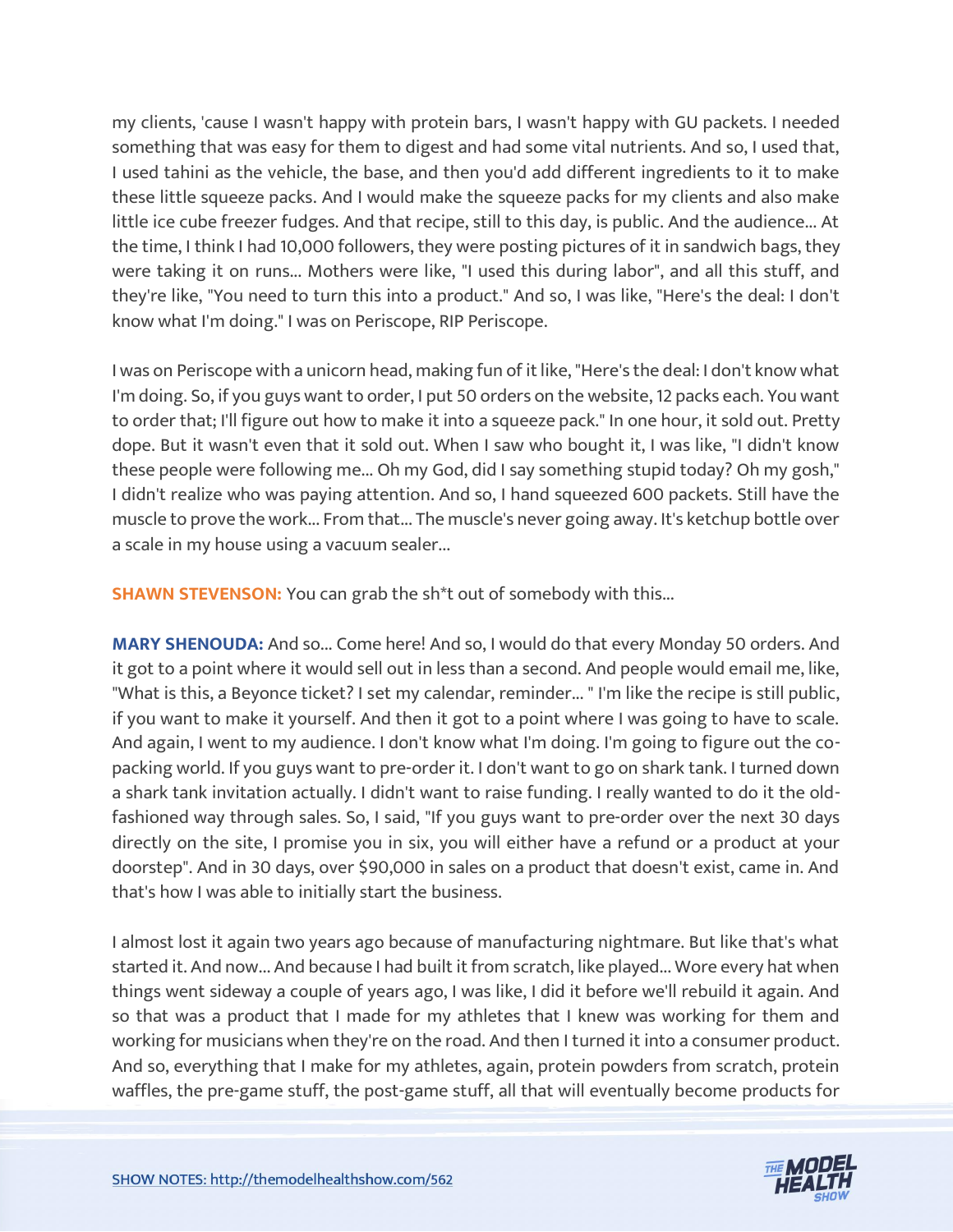the main market. Because I've spent the last 10 years testing it on some of the greatest people in the world versus like being somebody who's like "Yo scientist. I think this is cool. Can you formulate this?" It's like, "No, this has been actually tested with some championship ring wearing people".

# **SHAWN STEVENSON:** I see.

**MARY SHENOUDA:** Humble Brag, humble brag.

**SHAWN STEVENSON:** So, can you... So how would you utilize Phat Fudge if somebody were to partake in the Phat Fudge phenomenon.

**MARY SHENOUDA:** I made it as a squeeze pack. Just shoot it. If you are an actual performance athlete, depending on your body comp one to four packets, pre-game of the original cacao and then taking the Power Berry, which is cordyceps and beets in it with the original cacao mixing that with apple sauce as a refuel halftime and then using the herbal one, which is a recovery one post-game. So, if you're an athlete. If you're someone like me and you running around, you can interchange 'em however you want. I love starting the day with it as a squeeze pack. Keeps me satiated for a long period of time when I'm traveling or like before coming and doing interview like this, now the audience, the customer base, they do that and then blend it into their coffee, like making lattes with it. They put it in their smoothies, they put it on their brownies or their ice cream to have more fun with it. But my intention was squeeze pack to replace protein bars but make it your own.

**SHAWN STEVENSON:** Yeah, that's what I've seen. Of course, when I first saw people using it, they were like putting it into stuff.

**MARY SHENOUDA:** Yeah.

**SHAWN STEVENSON:** You know. And so yeah. That's so awesome.

**MARY SHENOUDA:** I had to learn not to correct... Like, no, they have to do it...

**SHAWN STEVENSON:** Don't do that.

**MARY SHENOUDA:** Yeah. I was like, "Wait, no, it's a squeeze pack. What do you?" But it's like, "No, they're going to figure out the best way to fuel themselves Pale-you".

**SHAWN STEVENSON:** So good. So first of all, where can people get Phat Fudge and also your [Gut Reset program too? We got to mention where to actually find those.](https://themodelhealthshow.com/mary-shenouda/)

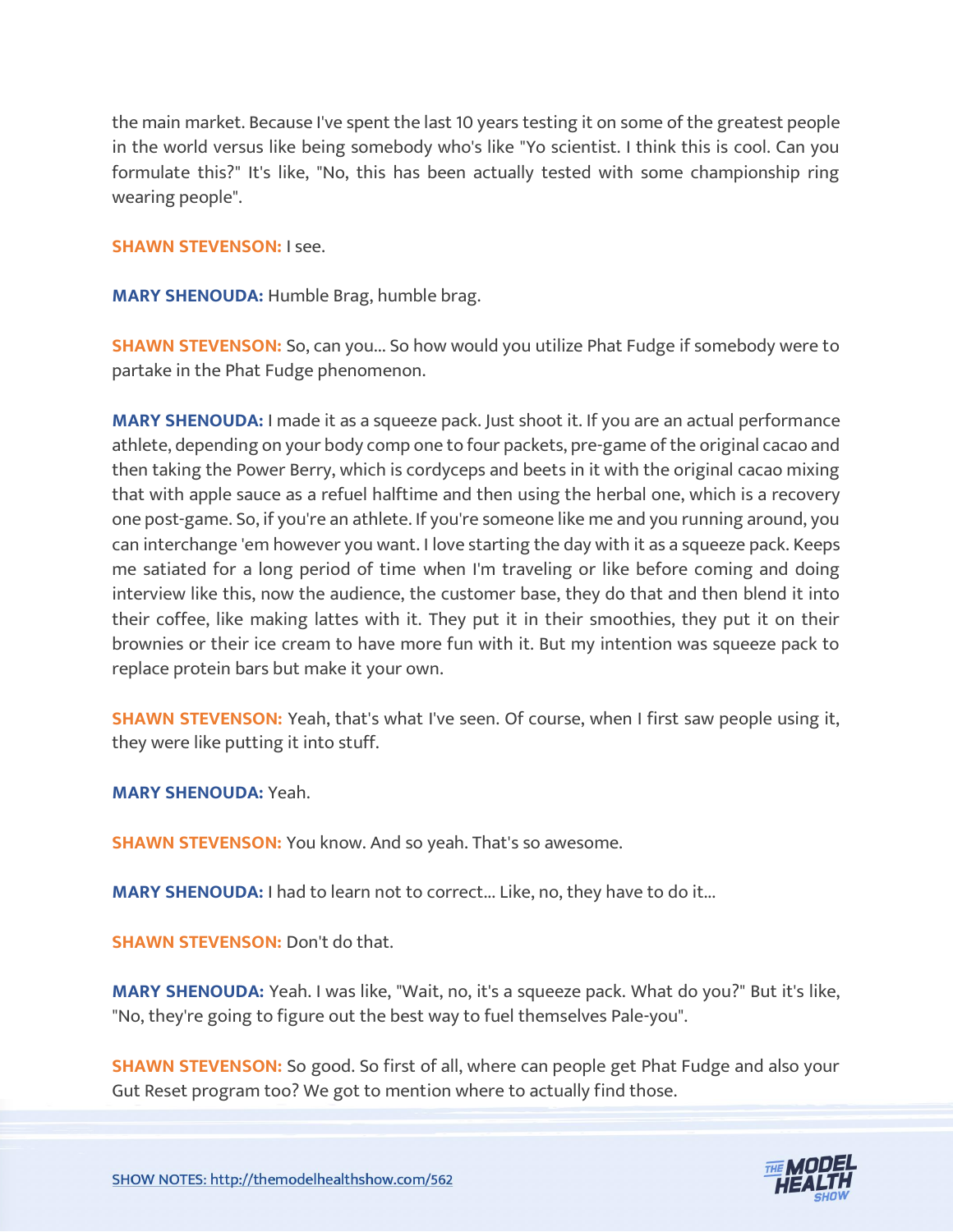**MARY SHENOUDA:** Yes, so Phat Fudge is P-H-A-Tfudge.com. It has its own Instagram handle; the Gut Reset is on Paleochef.com. And then on Paleo chef across all social platforms.

**SHAWN STEVENSON:** Okay. Awesome. Awesome. Awesome. So, I'm going to bring up a little bit of a controversy that took place during the pandemic. You know, there's been a lot of infighting, a lot of divisiveness, but nothing have I seen throughout this campaign was as insightful or inciting of controversy than this tweet that I put out and I reposted the tweet on Instagram, and it got even more rumbling.

**MARY SHENOUDA:** Okay, okay.

**SHAWN STEVENSON:** I'm going to read it.

**MARY SHENOUDA: Okay.** 

**SHAWN STEVENSON:** Verbatim.

**MARY SHENOUDA: Okay.** 

**SHAWN STEVENSON:** I posted, "Okay. I'm going to say the thing no one else is willing to say, if people had the choice between eating a Pear and literally any other fruit, no one would choose that god\*mn Pear". And man, it went bananas.

**MARY SHENOUDA:** I was so offended.

**SHAWN STEVENSON:** And specifically, you started a campaign, and just went in and it turned into a whole thing, but people are passionate about Pears.

**MARY SHENOUDA:** Yeah, yeah.

**SHAWN STEVENSON: Or their dislike of Pears.** 

**MARY SHENOUDA:** Yeah. And I think I went to the store and bought... That's what I forgot to bring down. I was going to bring you a basket of Pears. I forgot man. And I did a post on... I do these ingredient highlights. And so, I did an impromptu post on the benefits of Pears for your digestive system. Also, they're delicious. Also, have you ever had Baked Brie with Pear on like a Croissant? I can't...

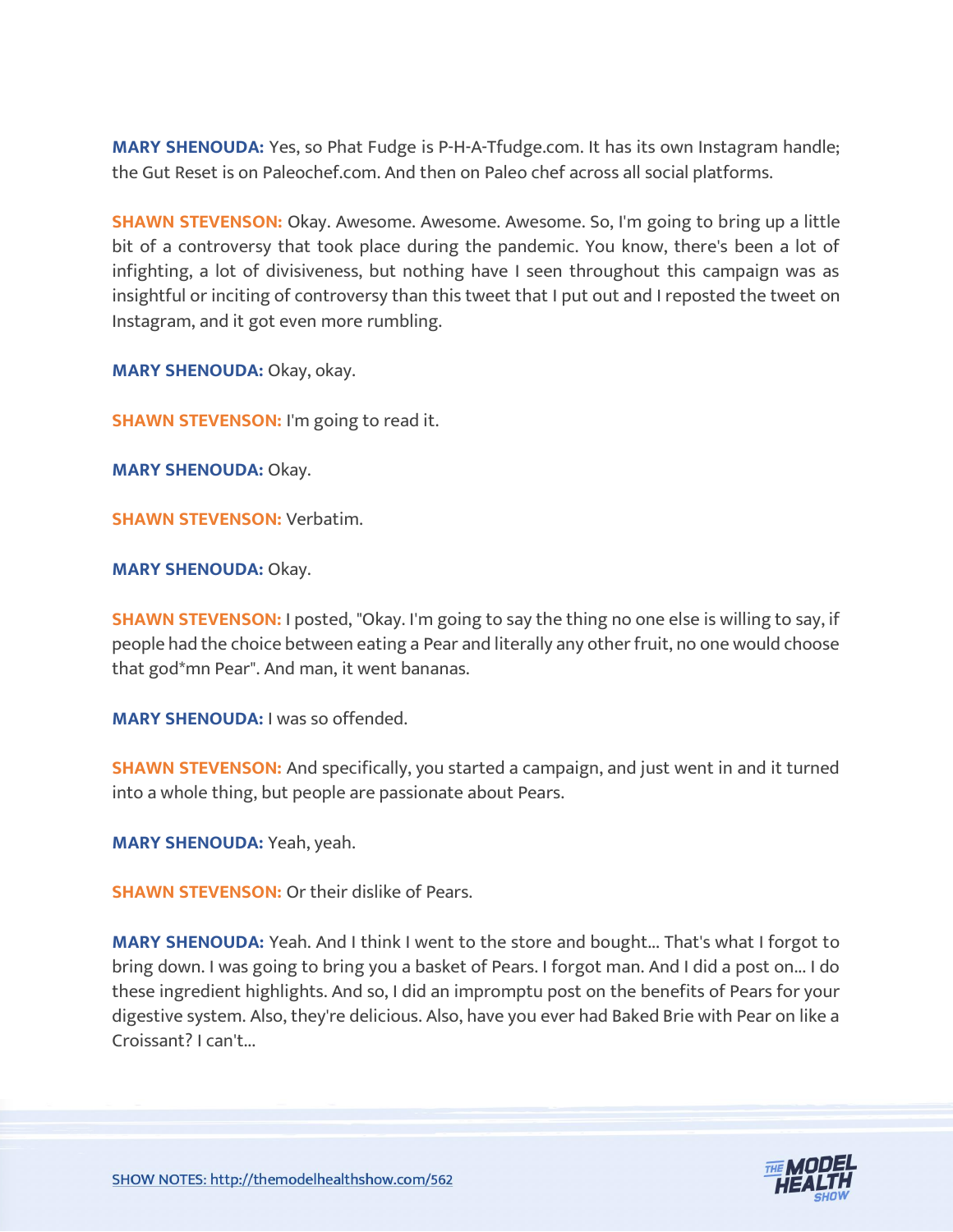**SHAWN STEVENSON:** Some say they're delicious. Others say people would choose anything else, but you know, of course I was kidding a little bit...

**MARY SHENOUDA:** Yeah, yeah, yeah.

**SHAWN STEVENSON:** It's because of... So, there's some wonderful Pear varieties out there for sure. And, but for me growing up, the Pear is going to be included in like some sh\*tty fruit cocktail.

**MARY SHENOUDA:** Oh, that's your experience with Pears?

**SHAWN STEVENSON:** So that's the... That was the experience growing up. It wasn't until I got older, and my palette was evolved. Having access to... But I know for example, Japanese Pears were wonderful, advent and you know, I would utilize those in cooking and just snacks and things like that. So many different, wonderful varieties. However, me putting that cookie cutter blank statement out, this is the great thing about Twitter. You could throw out a random idea. And... But people were passionate for like, some people were like, I agree, screw Pears. And other people were like, are you kidding me? And they... People had their certain ways, like it has to be at this exact time on this exact day of the month. And like it got very specific. And I'm just like, if you even need to do all that to have a good Pear, it doesn't sound like it's that appealing.

**MARY SHENOUDA:** I think they're delicious, but like throwing them in smoothies, I like having them with Phat Fudge on them. But it's interesting. You said your experience, how you relate to them is in those little fruit cups.

# **SHAWN STEVENSON:** Yeah.

**MARY SHENOUDA:** Whereas growing up in a Mediterranean home, like what's interesting is I got... Started getting sick in second grade. Second grade is when I started eating more school lunches and not my mom's food at home. That was the shift. So, the way I relate to food is what was at home, which was a fresh Pear. Like liver. I love liver. I have an amazing recipe called Bangin' Liver. It's part of the reset and I didn't understand why everyone hated liver. And then I realized how they prepare liver here in America. I went to my friend's house. I was like, what? Why is that gray? What is that?

**MARY SHENOUDA:** But it's how people relate to food and it's interesting, the American food system. But yeah, I think that pear post made us get back in touch, because you don't remember how we met...

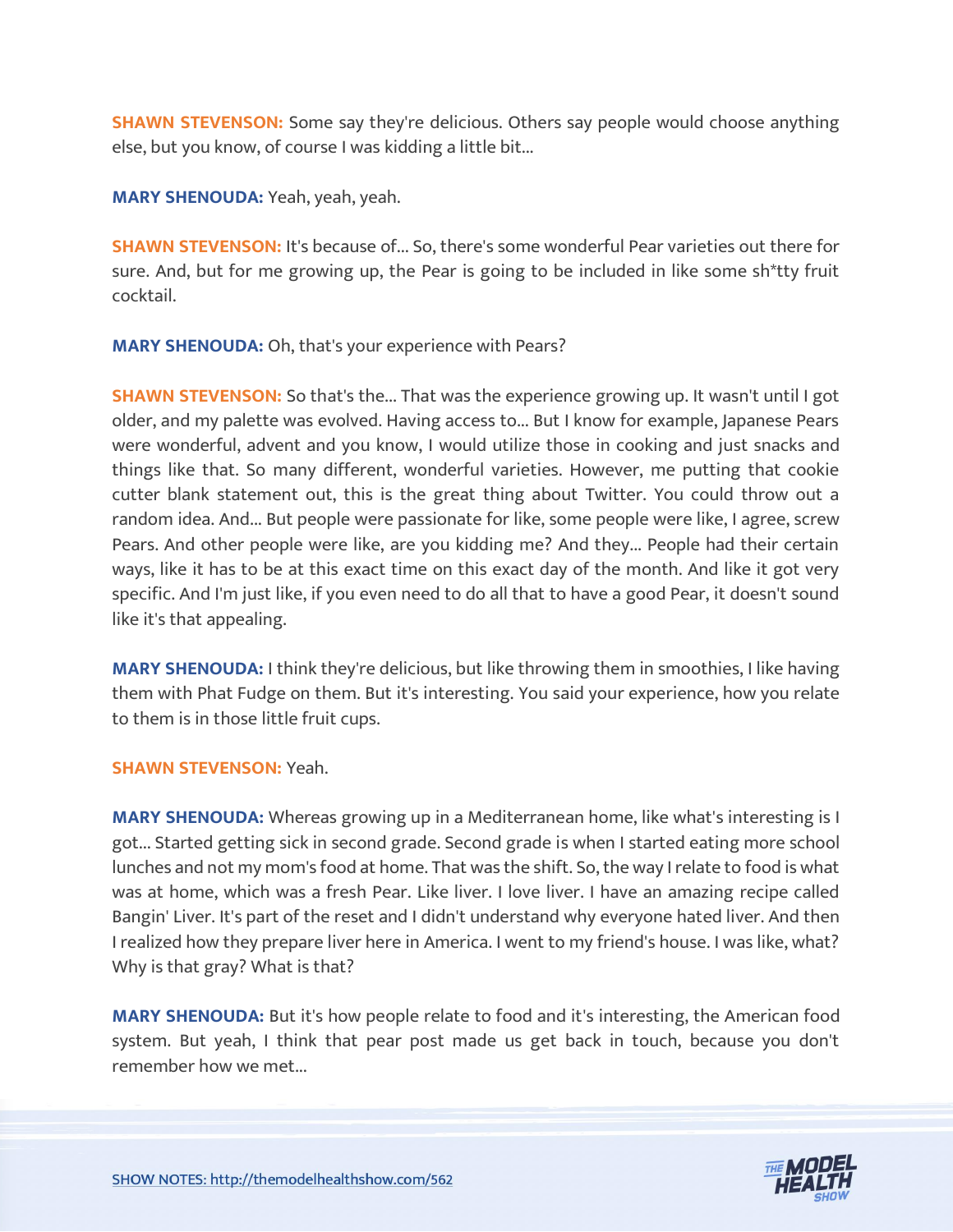**SHAWN STEVENSON:** We've known each other for years, alright, but apparently there was a moment in time and I'm going to remember once you tell me, so where was this?

**MARY SHENOUDA:** So, the thing that I noticed about you first was your energy. And it was such a lifesaver at this moment. We were both at a party in Beverly Hills.

**SHAWN STEVENSON:** I remember, yes. Oh wow, yes, I remember.

**MARY SHENOUDA:** And I had just moved to LA. So, this is like eight or nine years ago. And I'm looking around... And nobody in the room is terrible, but I just don't feel like I fit in the room, and the vibe, and the conversations. And I was just kind of walking around with my scotch in my hand and I'm singing to myself, "one of these things is not like the other." And then I just see you holding up the wall by yourself with a backpack and some kicks, just like chilling by yourself. Biggest smile on your face and immediately walk toward each other like, hi, how are you? Oh my God, there's somebody here that's... Just feels different. I don't want to... Not better or worse just different. And it made me stay there longer because I kept jumping in the conversation, I was like, "No, I want to talk about... No... Us". And then there was just this person there that I'm like, this is such... You had a glow around you, and about you. And it was like in this environment, but not of this environment and it stood out to me.

**SHAWN STEVENSON:** That's powerful, I remember that.

**MARY SHENOUDA:** And you don't remember that?

**SHAWN STEVENSON:** Immediately, I remember that because I remember being in that environment and feeling a little out of place but also at peace with it and very just observant of the different kind of cascade of human intentions even, some people were there. So for me, it was even a new thing to see... People were trying to see how important you are and all these different things and just... I had done at that point, again, this is where we connect is of course, is like, I've been through real stuff in my life. And so, I feel like just such curiosity and openness, but also at the same time I have an evolved palette to where I know what I'm not going to participate in it. So, it is like you really do create an energy field around you, and I remember it was so refreshing to meet you as well. I was just like, oh, I saw you and I know you saw me and... And yeah, oh man, I remember that was so powerful.

**MARY SHENOUDA:** That's how we met.

**SHAWN STEVENSON:** But we may cut to our pear debate. I'm going to share a couple of these messages some people posted in the pear thread. Alright, so somebody put a shout out to [Michael Anthony, he wrote, "Pears take a refined tongue, LOL. He put a LOL on there. And](https://themodelhealthshow.com/mary-shenouda/) 

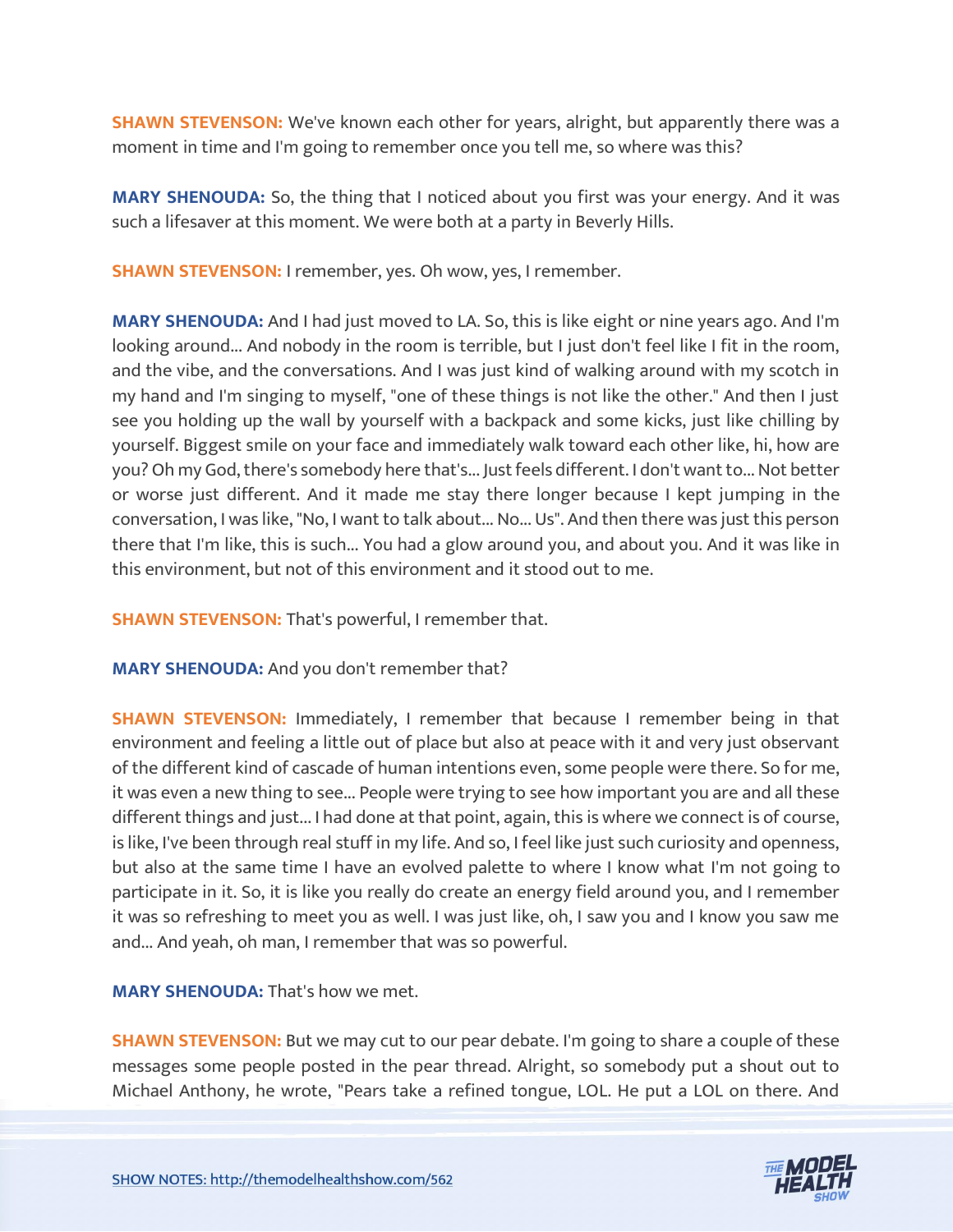Maggie Stewart wrote, "I love pears, but they have to be perfect ripeness". And then I replied to that when I said, "See, pears need all kinds of conditions to be eaten, they have to be perfect ripeness". "You have to be stranded alone on a desert island with the choice between eating a pear or eating some of your own thigh meat". "See, pears are not an easy sell". All right, somebody wrote, "Pears over banana any day of the week, pear over any other fruit for me." People have passion about pears.

**MARY SHENOUDA:** You said pears need a certain condition. But you have to honor that, that's true. I love something that needs a certain condition. If it's just easy...

**SHAWN STEVENSON: Come on.** 

**MARY SHENOUDA:** But you know what, pears that are super ripe are delicious and pears that are crunchy are delicious, I don't know what y'all are talking about. Pears are yummy.

**SHAWN STEVENSON:** I don't want this to go...

**MARY SHENOUDA:** What's your favorite fruit?

**SHAWN STEVENSON:** My favorite fruit? I'm not a big favorites guy. I appreciate stuff but if I have my go-to, what would I normally have a taste for, will probably be blueberries.

**MARY SHENOUDA:** Blueberries, yeah.

**SHAWN STEVENSON: I** love blueberries, but they have to have conditions though.

**MARY SHENOUDA:** Oh, okay, so blueberries get the pass, but pears don't.

**SHAWN STEVENSON:** It's just jokes. It's just pear jokes. Okay, guys, grow a pair. Grow a pair of some sense of humor. But yeah, just having a little bit of sweetness because sometimes they could be a little bit too tart or too sour, so I like to have a little hint of sweetness in the blueberry.

**MARY SHENOUDA:** Okay. So, are dates too sweet for you?

**SHAWN STEVENSON:** Oh yeah, dates, I have gone on dates with dates. There's been times where I go... I've gone hard with dates. Yeah, I like dates, I really like figs as well.

**MARY SHENOUDA:** Oh yeah, figs.

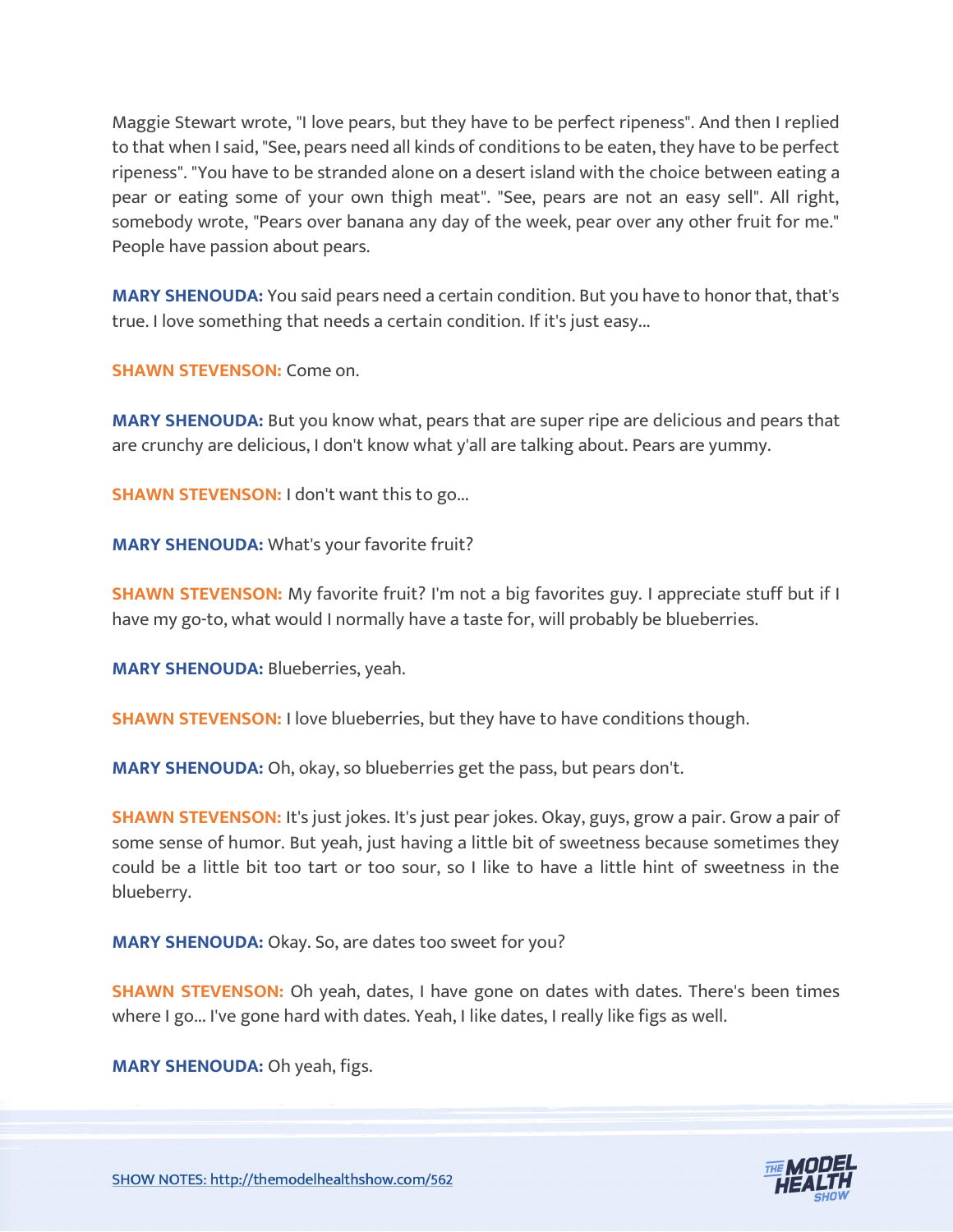**SHAWN STEVENSON:** Like when figs are in season. The darker ones, I really like the darker figs.

**MARY SHENOUDA:** Yeah. My dessert, my treat for myself, and trust me, I do crush desserts, people think I eat this perfect diet I'm like, I drink scotch, and chocolate cake, chill we're good. But I do love like a treat, putting a Brazil nut in half of a date. The texture of that particular nut with the date. It's just joy.

**SHAWN STEVENSON:** So many things you could do with dates, period. I literally did the same thing. I'd take the pit out replace it with an almond or a Brazil nut. Yeah, for sure.

**MARY SHENOUDA:** Pistachios and dates, wrapped in prosciutto, with a little bit of orange zest.

**SHAWN STEVENSON:** See, that's Paleo chef talking. So, I got to ask you about this because in the Gut Reset program, what I really enjoyed was you had so many little insights along the way as you were taking people through the protocol. And one of the things you talked about, and you didn't know this, prior to this recording, the episode that comes out, or that came out before this, when everybody is hearing this, was a master class on how to improve your digestion without changing your diet.

**MARY SHENOUDA:** Without changing your diet.

**SHAWN STEVENSON:** So, all things that are around, because food obviously, that's the big leverage point.

**MARY SHENOUDA:** You mean like environment.

**SHAWN STEVENSON:** Yeah, in the episode, we talked about some of this really amazing science regarding how exercise affects your microbiome, and assimilation of nutrients, and the like. But one of the tenets there, and I shared some studies around it, was helping to kind of turn on that parasympathetic nervous system before eating. And you actually have a twominute meditation essentially, that you recommend before people have their meal.

**MARY SHENOUDA:** Yeah, yeah, and I'm guilty of standing and eating versus stop... Some deep breaths, a little bit of gratitude, and it seems cheesy to some people "you want to pray before my meal type of thing," but it's like, no, it's actually telling your body like, "Okay, we're going to stop". I experienced this yesterday, and the day before that. I was going so hard with meeting after meeting and interview after interview, and I tried to eat on the go, and I could feel my diaphragm, not even letting the food move down, it was all stuck. And I'm like, "Oh, you didn't stop"? So, I sat on the floor did the breathing, really visualized everything kind of relaxing, and [then I felt the food move through the system and get to focus on digestion versus focus on](https://themodelhealthshow.com/mary-shenouda/)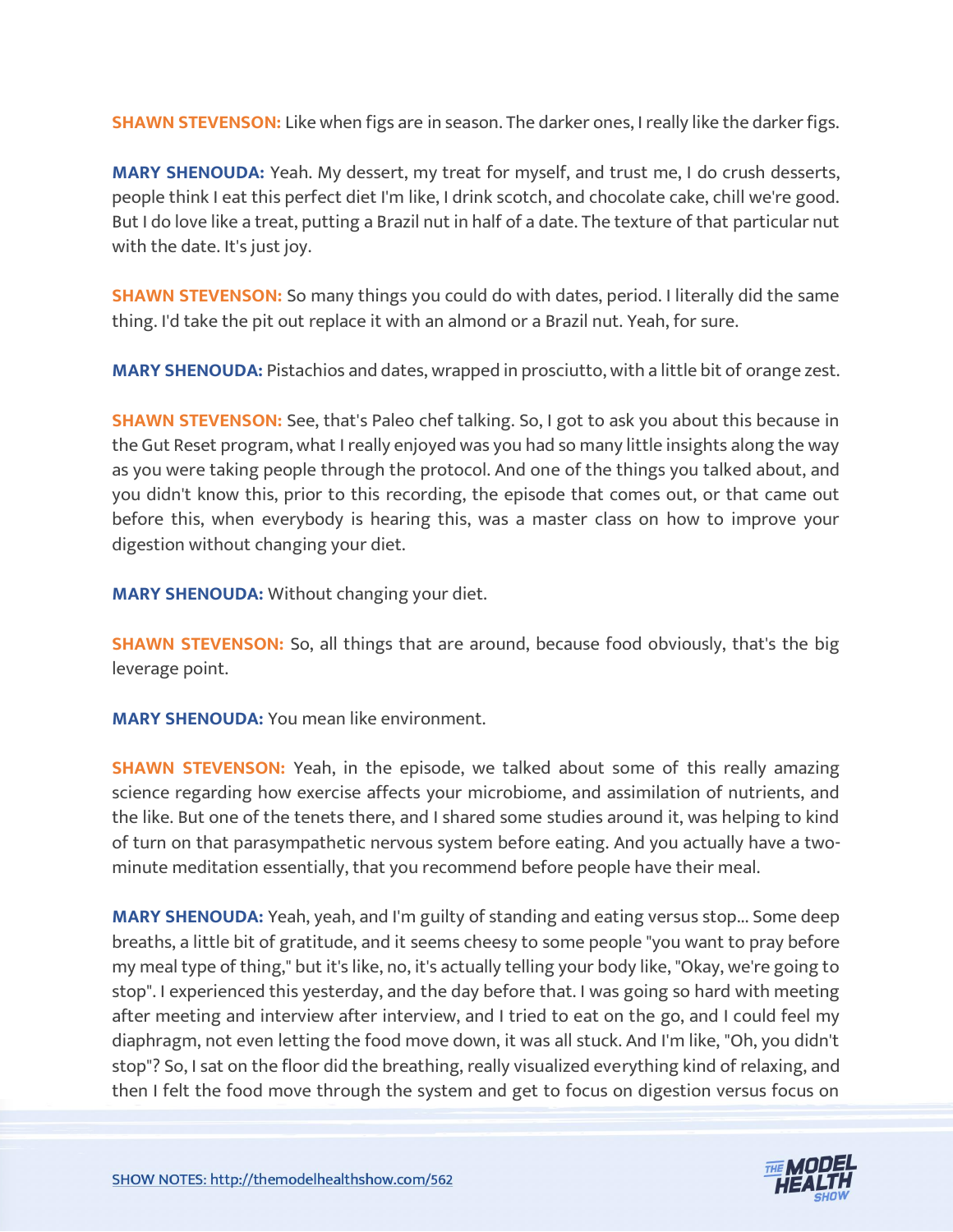what's happening next. What are we doing next? What decision we're making, and so there's that cue. I posted a video of me chewing and I was like, this is how long you should chew, and so it was a picture of me chewing and holding my finger up. This is the time it should take to 'cause there's the cueing of relax in your body, and then there's the chewing of your food thoroughly to help the digestive system get going too.

**SHAWN STEVENSON:** Digestion starts in the mouth. Yeah, there's a saying, of course, your stomach doesn't have teeth and that whole thing, but for real, it's going to take so much pressure off of you, but... Man, that's so awesome, what you just said about digestion kind of being halted in a sense and not passing through because of not being in your body, and there's peristalsis. What we're talking about is electricity, the electrical impulses that's moving the process along, that energy can be siphoned to other things, and so this doesn't mean that you can't... Obviously, again, eat on the go or whatever the case might be, but what are you doing most often and having that little moment just to get out of that fight or flight, just even if you change your breathing a bit, just like you just said, a moment of gratitude can just help to shift the energy in your body to support that process.

**MARY SHENOUDA:** Yeah, people think that when they're working a lot, they're like, I don't get hungry throughout the day, and I go, no, it's not that you don't get hungry, is that your body is in this one mode and you haven't checked in, and the second you decide to check in, you then realize you're starving... I think people need to understand those different systems in their body or what I experience someone would be like, oh, I just have a heartburn, I just have indigestion, and it's like... What does that mean?

**SHAWN STEVENSON:** I definitely eat more when I'm not working. Because when I'm working, I'm on a project or whatever. I might fast and might "interment fast," 1 o'clock in the afternoon, I don't really even notice. But 10:00 AM on a Sunday, I'm like, "Where the brunch at?"... It's a whole different ball game.

**MARY SHENOUDA:** And I implore people to pay attention to when they're not eating, 'cause there's some benefits to interment fasting... Absolutely, I'm an interment faster, but there's also where it goes too far, and you may not notice it 'cause you're busy working and you're not hungry. Back when I was still in corporate America, I would work way too long before it was time to go to lunch and I wouldn't be hungry and my colleague pointed it out, and she was like, "You need to eat something". And I'm like, "No, I'm fine I've got energy and she's like Your face doesn't look right. You need to eat something. And I looked in the mirror and I noticed there was a little bit of paleness, and then I noticed I was actually a little cranky, but I wasn't hungry, and I said I'd take a walk, had some food, and it was a really cool sensation of feeling the blood come back to my face, and if I didn't have that cue, I would have just like bull-dozed through

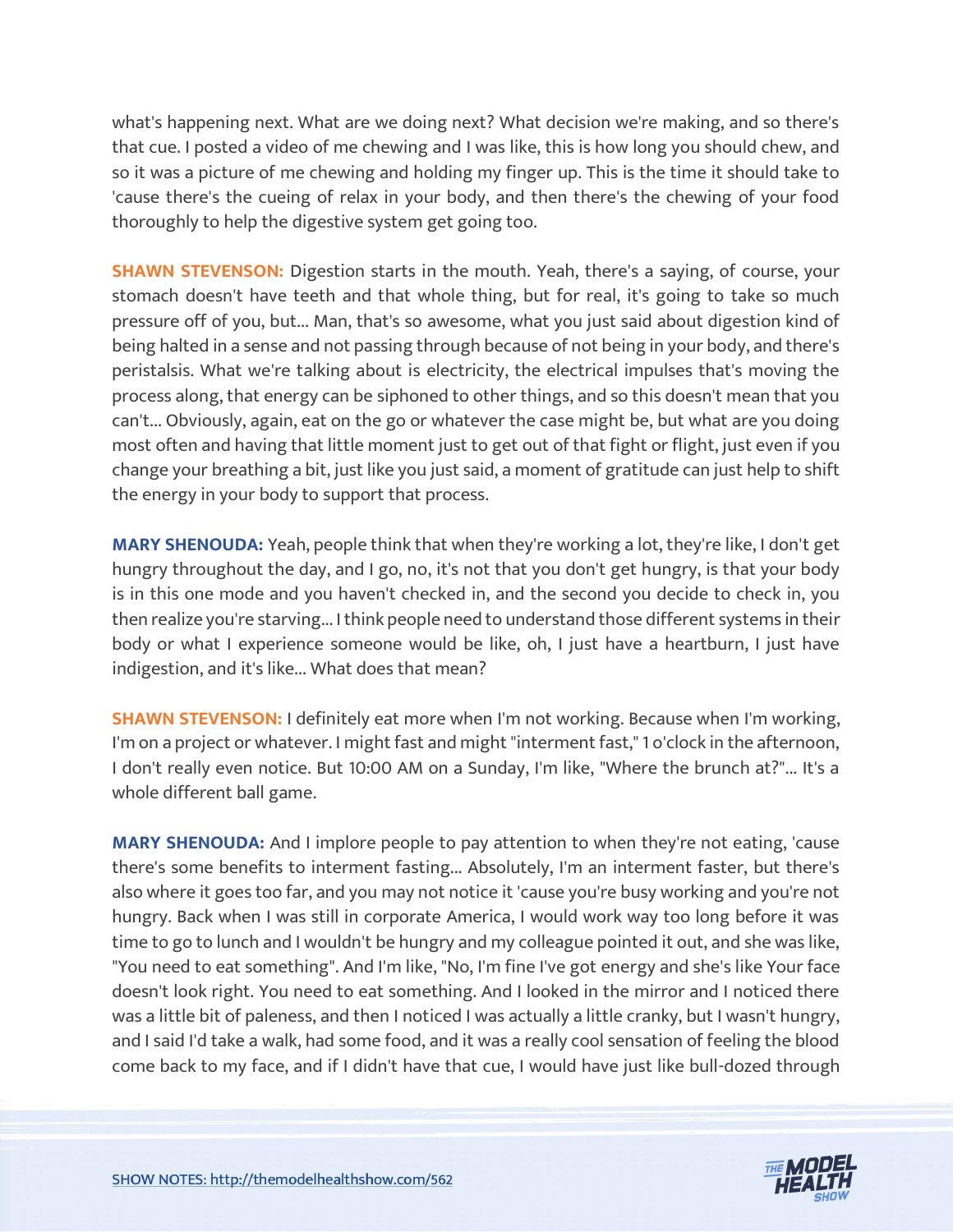the day, and you don't get to... Your body is so much smarter than your body is telling you what it needs and we're overriding it.

**SHAWN STEVENSON:** Yeah, that's so true. So, you just mentioned one more thing I want to ask you about even going for that walk in the program, you mentioned, especially when people are working to possibly address an issue they're dealing with or just for their body to reset to get things re-calibrated... This isn't a time necessarily for you to go ham in the gym, so maybe we ease off of that pedal a little bit, but also, it's not that movement is off limits. Of course, we want to make sure that we're moving. But I want to ask you about this. You love to box. So, you throw hands... That's another thing about Mary, she throws hands.

**MARY SHENOUDA:** These knuckles.

**SHAWN STEVENSON:** How important is it for us to find something that we enjoy doing as far as movement.

**MARY SHENOUDA:** You have to find movement that gives you joy, like I have family members that I can't get bought into certain types of exercise movements, and it can be really heartbreaking, but if you find... If you help them find something that they enjoy doing that incorporates movement, they're more likely to stick to it and go towards it. Myself, if all that was available to me was group exercise, I would never, ever, ever attend... Ever, tennis player, I want to be kind of by myself. So, when I would try to force myself into those situations, not only did I not enjoy it, but my body has a resistance to it, so it's finding things I enjoy boxing, tennis, trail running, and those bring me joy on top of actually helping me with movement and exercise. In the Gut Reset though, I do, like you said, recommend just moving, just walking, maybe some light stretching, 'cause you shouldn't be doing boxing unless you are a champion boxer, someone we both know decided to box through the whole reset... 'Cause this person's a beast, but when people ask me What's the best exercise... It's the same thing with Pale-you. What are you going to be consistent with? Something to get you moving. 'Cause you can't put me in a Cross-Fit class, and think I'm going to want to stick with that, but if you have me do my boxing one-on-one, my coach has to stop me like we're done for the day, and I'm like, oh man, are we?

**SHAWN STEVENSON: I** love that. And as you mentioned, the last time that I saw a friend of mine, again, world class boxer, they were mentioning they were about to do your program, and your name pops up a lot, and the impact that you're having, so many folks don't necessarily know that somebody that they're looking at on the big screen or watching them on the basketball court on another playing field, these are your clients, and it's really remarkable, you, your story, and being able to turn your adversity into gifts for other people, I mean, doesn't [get any better than that. And you](https://themodelhealthshow.com/mary-shenouda/)'[re just an amazing person.](https://themodelhealthshow.com/mary-shenouda/)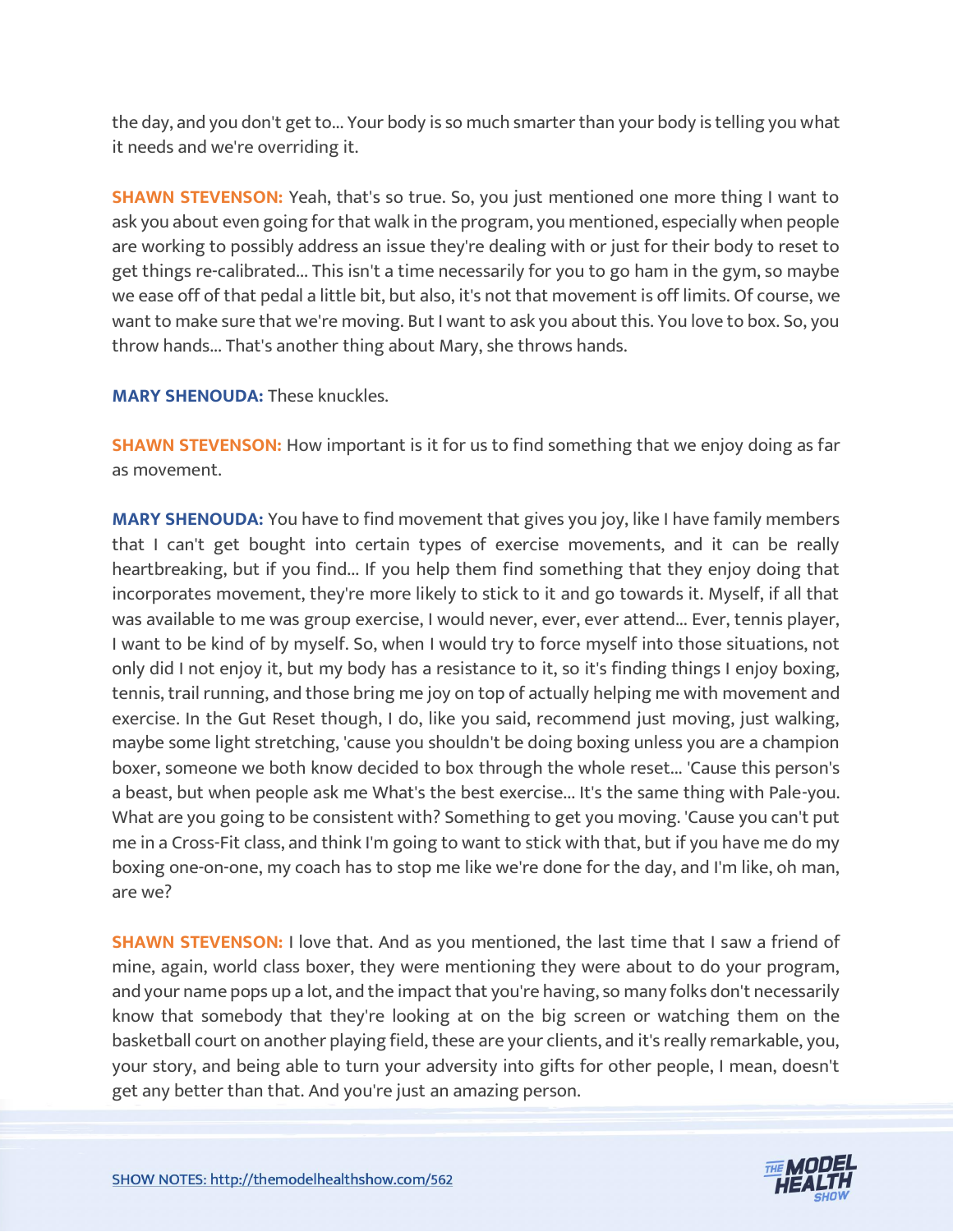**MARY SHENOUDA:** I appreciate it. It was really important to me when building this, even when I met you those years ago, is that I didn't want my work to be about who I work with, I wanted it to be about the work, and my business on the consulting side is referral only, and it's as such because these clients will come to my social media and be like, she talks about the work, she doesn't talk about her clients, and they feel safe. So, it allows me to really focus on the quality of my work and build this credibility over 10 years where my name does get mentioned, and I'm still always very humbled by it, and I had a client say, at a dinner "I want to introduce you guys, to the well-known Mary", and I'm like, "I'm not well-known." And he was like, "You're not well known, but well-known know you and your work", and I really loved how that was put... 'Cause it allows me to, moving forward, still continue on the quality of the work and then just be really proud of seeing them on the screen or seeing them on the field, now it gets dicey when they're on opposite teams, I'm like, shoot. It's a win, win, no matter what, but one's going to need some brownies after this.

**SHAWN STEVENSON:** Well, again, I appreciate you so much, you're amazing. And if you could let everybody know... Because regardless, people can glean so much from you just following your work and you've got so many great resources out there for folks, from the Reset to Phat Fudge. Can you let everybody know where to follow you and also the places they can find Phat Fudge, and the Reset one more time.

**MARY SHENOUDA:** So Paleochef.com is my website, but most of my stuff gets shared on Instagram, more so than the website, and stories are the most current, I don't always post directly to my feed, read the captions Do people still read captions? Read captions, because I put a lot of information of what I'm doing with athletes and highlights of ingredients there, and I feel like sometimes that gets missed 'cause they're just looking at the fun picture. Phat Fudge on the website, P-H-A-Tfudge.com, got Resets on Paleochef.com, and then you can find Phat Fudge in some retail locations as well, like Erewhon and places like Health food stores and some climbing stores like that. That's it for as far as where to find me.

**SHAWN STEVENSON:** Awesome, yeah, I was going to say, "I see the Phat Fudge out there in the streets and stores as well."

**MARY SHENOUDA:** That's exciting. It's really... It's been... This last year has been really cool seeing it really expand, seeing it in locker rooms too, it's been really cool, like, "I did that." I have this moment; we were talking about earlier where it's like... This moment of where it's very much of course, now you've done the work, of course, but then also the moment of like, "sh\*t." And I hope I always have a little bit of that awe with it. I don't want to go full of course. It's a nice balance. I feel like your spirits like that, you know who you are, and you're very certain of

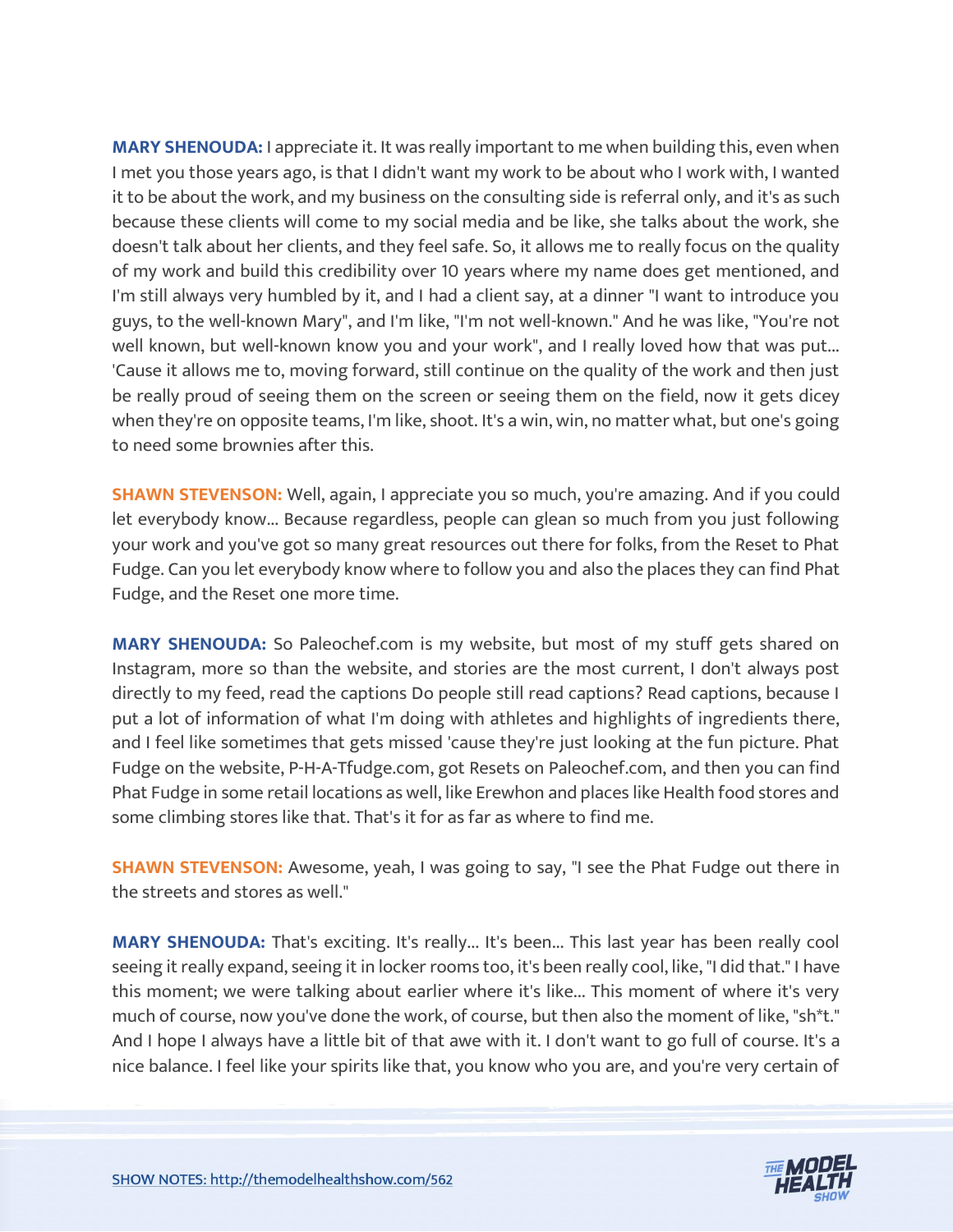who you are, you're very proud of the man you've become, but there is still this awe about you... It's really special.

**SHAWN STEVENSON:** Mary, you tell it like it is. There's something about Mary, I appreciate you, seriously for coming and hanging out with us, and... That's it, it's a wrap. Mary Shenouda everybody.

**MARY SHENOUDA:** Thank you.

**SHAWN STEVENSON:** So awesome. You're so fun.

**MARY SHENOUDA:** Thank you, I really appreciate it.

**SHAWN STEVENSON:** Thank you so much for tuning into the show today. I hope you got a lot of value out of this. One of the things that really jumped out at me during this episode, and even seeing Mary here with me at the studio, and by the way, make sure that you're watching on YouTube, pop over to the YouTube channel, we're doing some incredible things over there, the Model Health Show on YouTube, subscribe, we have exclusive content there every week that you're not going to find anywhere else, but seeing Mary's skin. Alright, so she's living what she's talking about, and when we had that little segment during the episode, we're talking about skin health and your skin being the outermost kind of expression of your health in a sense, but your skin because it's the outermost portion of your body it tends to get resources last. This is why you got to nourish your skin also from the outside in, but truly your skin itself is going to be made from the inside out, and so integrating some of these wonderful recipes and nutrients that Mary talks about in her programs, truly, it's pretty remarkable what could happen, and seeing these things play out in the real world from high-performing athletes to everyday folks, your body really requires the essential building blocks to make you. If you're not providing your body with those raw materials, it's not going to be able to make the best crib possible.

If you got a lot of value out of this, make sure to share this out with your friends and family, of course, you can tag me, I'm @Shawnmodel on Instagram and tag Mary as well @Paleochef on Instagram, and let her know what you thought about this episode. I appreciate you so much for tuning in, we've got some epic shows coming your way very soon, so make sure to stay tuned. Take care, have an amazing day and I'll talk with you soon. And for more after the show, make sure to head over to themodelhealthshow.com. That's where you can find all of the show notes, you could find transcriptions, videos for each episode, and if you got a comment, you can leave me a comment there as well. And please make sure to head over to iTunes and leave us a rating to let everybody know that this show is awesome, and I appreciate that so much.